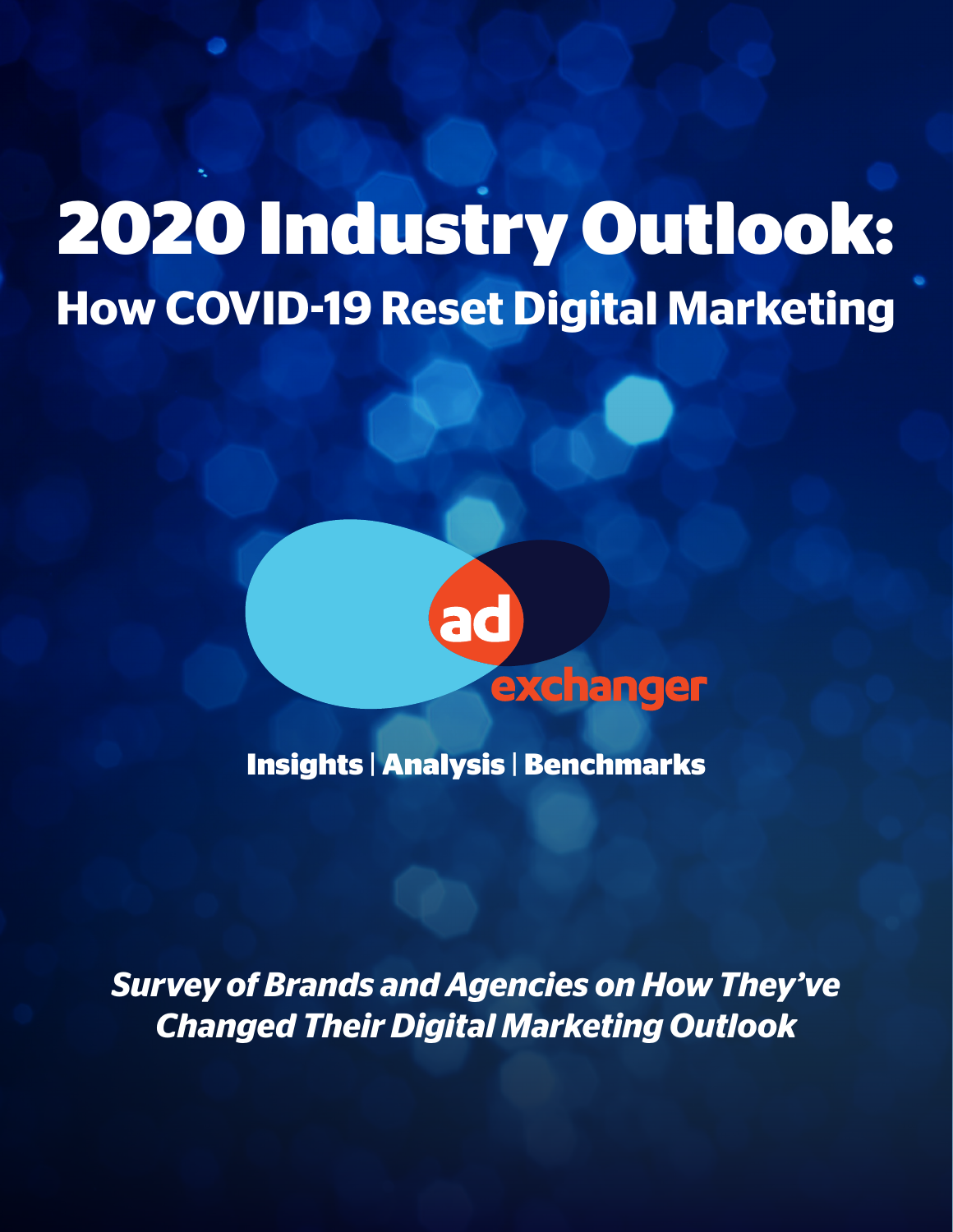

### **Table of Contents**

| <b>Introduction</b>                                                 | 3                       |
|---------------------------------------------------------------------|-------------------------|
| <b>Executive Summary</b>                                            | $\overline{\mathbf{4}}$ |
| <b>I. Advertising Investment Impact</b>                             | 9                       |
| II. The Pandemic Is Changing How Marketers Work With Their Partners | 16                      |
| III. Ad Tech, Mar Tech And Data Investments                         | 21                      |
| <b>IV. Brand Safety Approaches During COVID-19</b>                  | 23                      |
| V. Measurement Emerges As Area Of Focus During Pandemic             | 25                      |
| <b>VI. Growth Outlook</b>                                           | 27                      |
| <b>Conclusion</b>                                                   | 29                      |
| <b>Methodology And About The Respondents</b>                        | 31                      |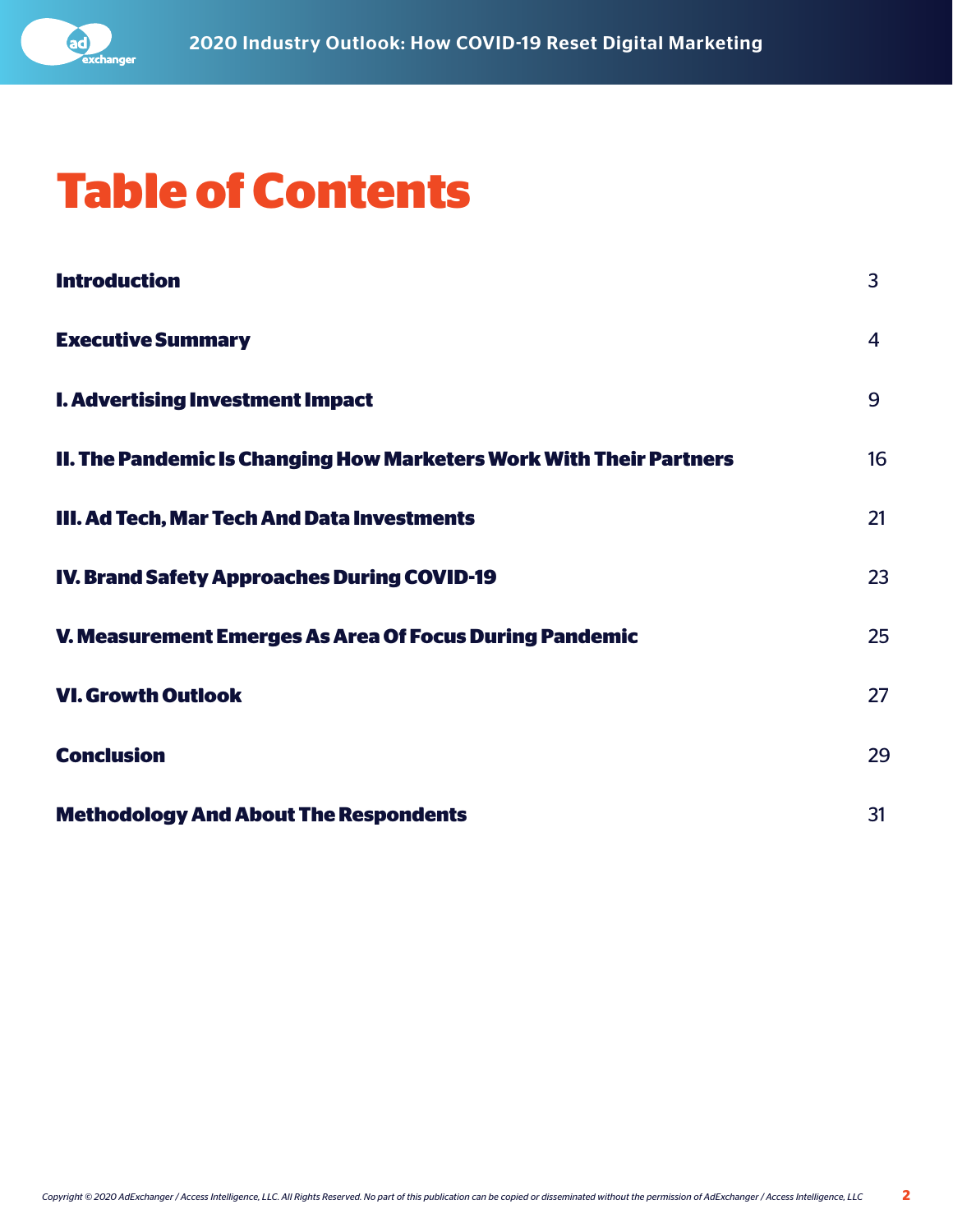<span id="page-2-0"></span>

### **Introduction**

### **2020 Industry Outlook: How COVID-19 Reset Digital Marketing**

*The pulse of leading digital marketing executives on the changing top issues and priorities during this challenging time*

AdExchanger's *2020 Industry Outlook: How COVID-19 Reset Digital Marketing* analyzes how leading brands and agencies are approaching digital marketing challenges, issues and opportunities in the wake of the COVID-19 pandemic. The report includes insights and benchmarks on:

- Impact of the pandemic on digital advertising investments
- Ad tech, mar tech and data investments
- Supply chain and media partner impact
- COVID-19-related brand safety approaches
- Measurement's importance during the pandemic
- Buyers' short- and long-term growth outlook

AdExchanger gathered responses from more than 160 digital marketing professionals representing a wide cross section of the market in all segments of the industry. The report provides a mix of quantitative survey data and write-in comments to open-ended questions.

Respondents are primarily digital marketing executives and managers with brands and agencies. Half of the respondents work for companies that have digital marketing budgets greater than \$10 million. Forty-eight percent work at companies with more than \$100 million in annual revenue.

Digital marketing executives can use the findings in this report to make more informed decisions and improve their strategies and tactics during this challenging time and into the recovery. The survey was conducted in late May and early June 2020. Where appropriate, the survey data breaks out brand and agency responses separately, as well as by the size of respondents' digital marketing investment. In some of the data tables, the totals may not add up to 100% due to multiple choice options or rounding.

AdExchanger thanks all of the respondents for contributing to the study.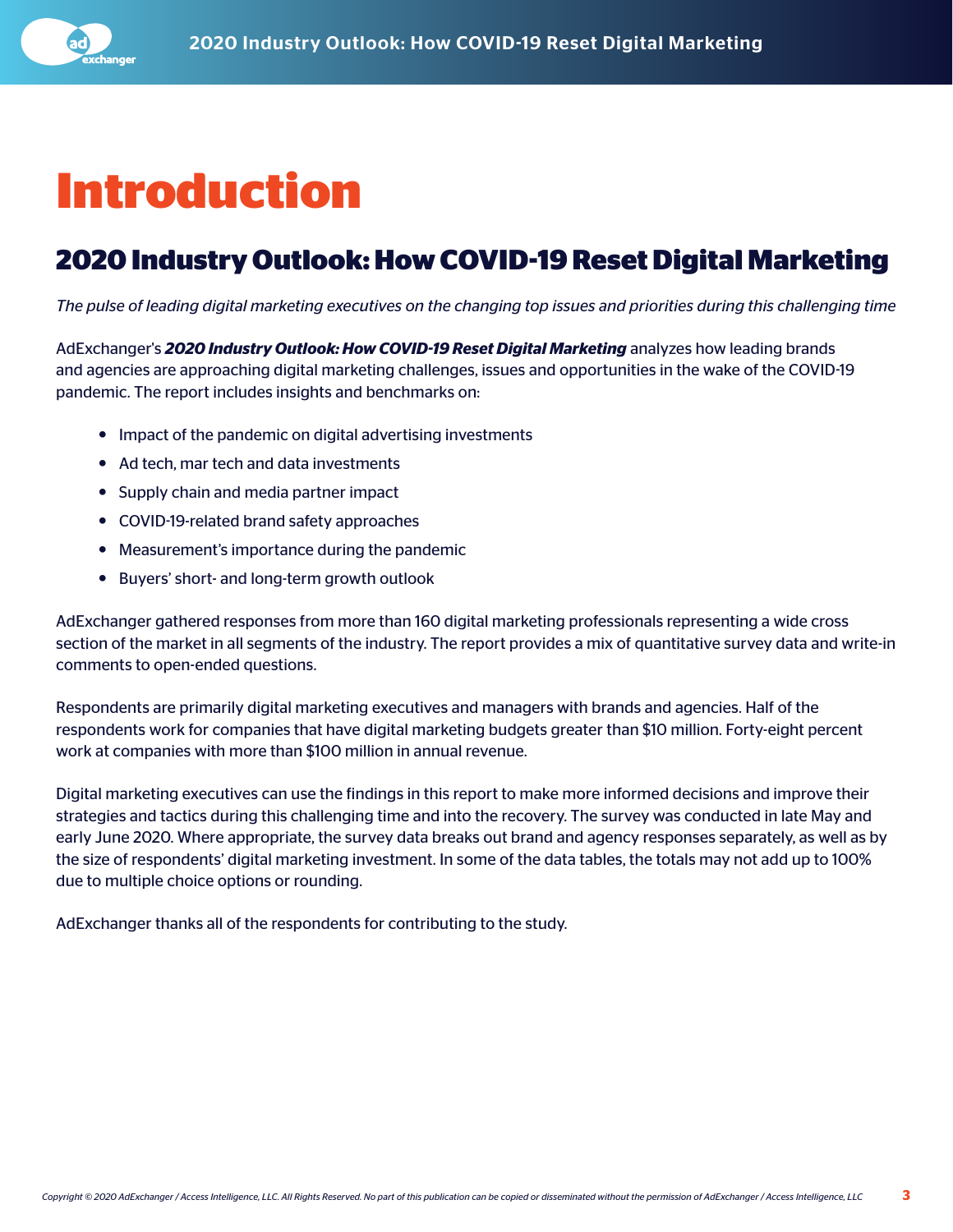<span id="page-3-0"></span>

### **Executive Summary**

The sky didn't fall and the ground didn't crumble — but nearly all segments of the global economy experienced a significant jolt from the global COVID-19 health crisis. For digital marketers, the disruption was considerable and the reaction was swift, especially during the first phase of the pandemic in March and April 2020.

As a direct result of the outbreak, we found that 66% of brands reduced their short-term media spend.

But there's reason to be hopeful as the year progresses. The majority of the digital marketing industry is optimistic about future growth, which most expect will restart by the second half of 2020. Ad budgets are rising due to that optimism. Nearly three-quarters (74%) of digital marketers expect to either increase their ad investments or keep them level in the second half of 2020 compared to the tumultuous first half of the year.

And there's another silver lining: Programmatic spend has been largely insulated from pandemic-related cuts. The majority of digital marketers (56%) either kept their programmatic spend levels stable during the pandemic or didn't cut the channel any more or less than other marketing investments. And check this: Seventeen percent of digital marketers actually increased their programmatic budgets during the pandemic.

Taking a step back, one of the dominant themes to emerge from the COVID-19 pandemic has been an acceleration of trends that were already underway before the outbreak. In that vein and as the situation begins to normalize, many marketers plan to accelerate their own road maps. More than half (52%) are stepping up their supply partner reevaluation process. Measurement has also become an even higher priority as brands seek quick feedback on how campaigns are performing.

But as much as COVID-19 has dominated the conversation since March, there are other major changes on the horizon, including the end of the third-party cookie and consumer data and privacy regulations. In fact, marketers anticipate that these two issues will wallop the industry more than any changes that result from the pandemic.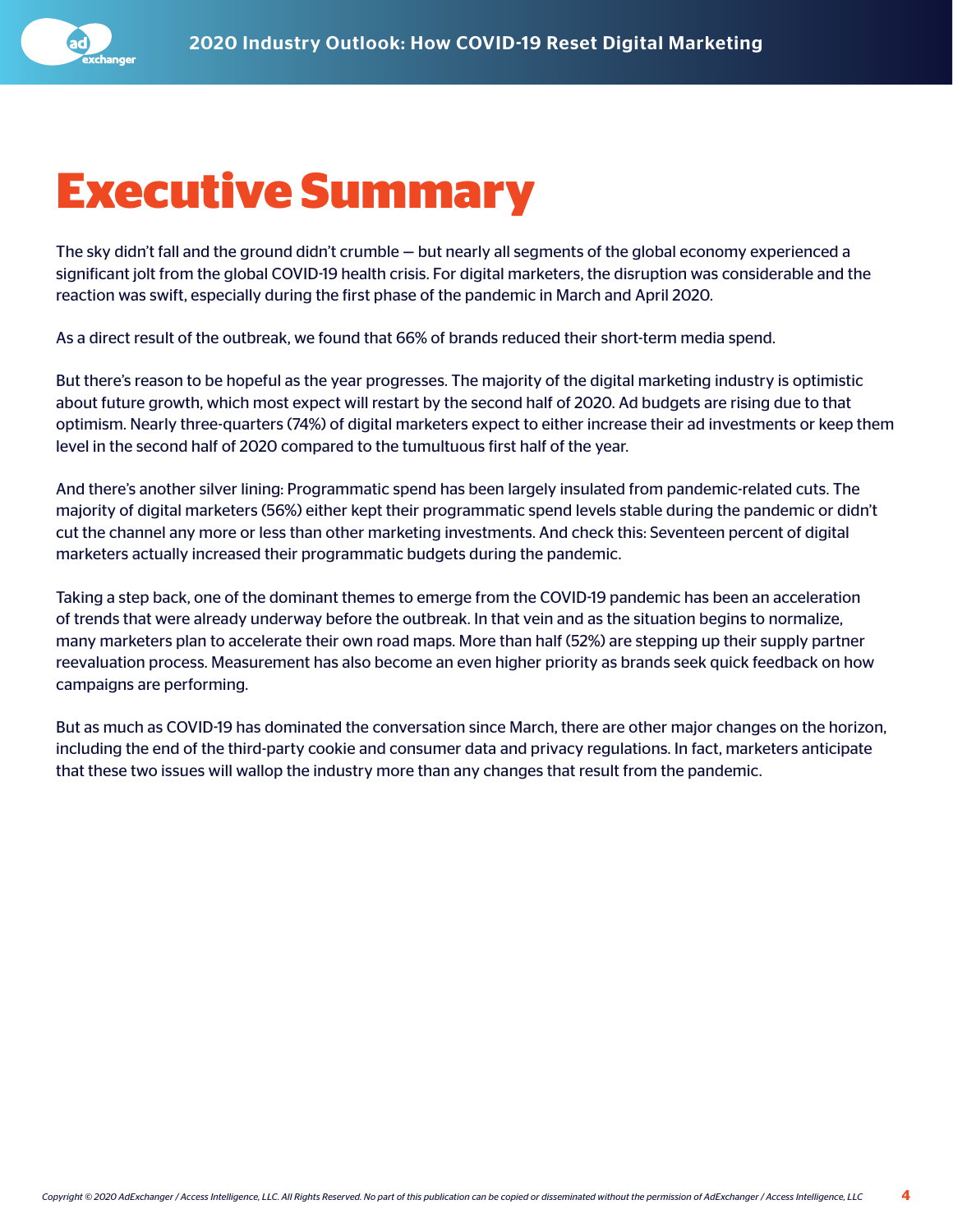#### *Insight #1* **— Forty-Six Percent of Digital Marketers Will Maintain or Increase Investment in Marketing Technology and Data in Response to Crisis**

Close to half of digital marketers are maintaining or increasing their investments in marketing technology and data. Less than a third will reduce or suspend these investments. (Seventeen percent say they will invest less and another 14% have paused new investment.) Meanwhile 23% are unsure how the outbreak and aftermath will impact their technology and data investments.



**How the Pandemic Will Impact Investments in Mar Tech, Ad Tech and Data (All %)**

#### *Insight #2* **— Marketers Are Upping OTT and Social Media Investments During COVID-19**

Digital marketers know people are streaming more while they're stuck at home, so investments in OTT and digital video are rising as marketers switch up their investments post-pandemic. Beyond OTT and digital video is social media, another area with rising usage during the pandemic.



#### **Where Digital Marketers Will Invest More Due to the Pandemic (All %)**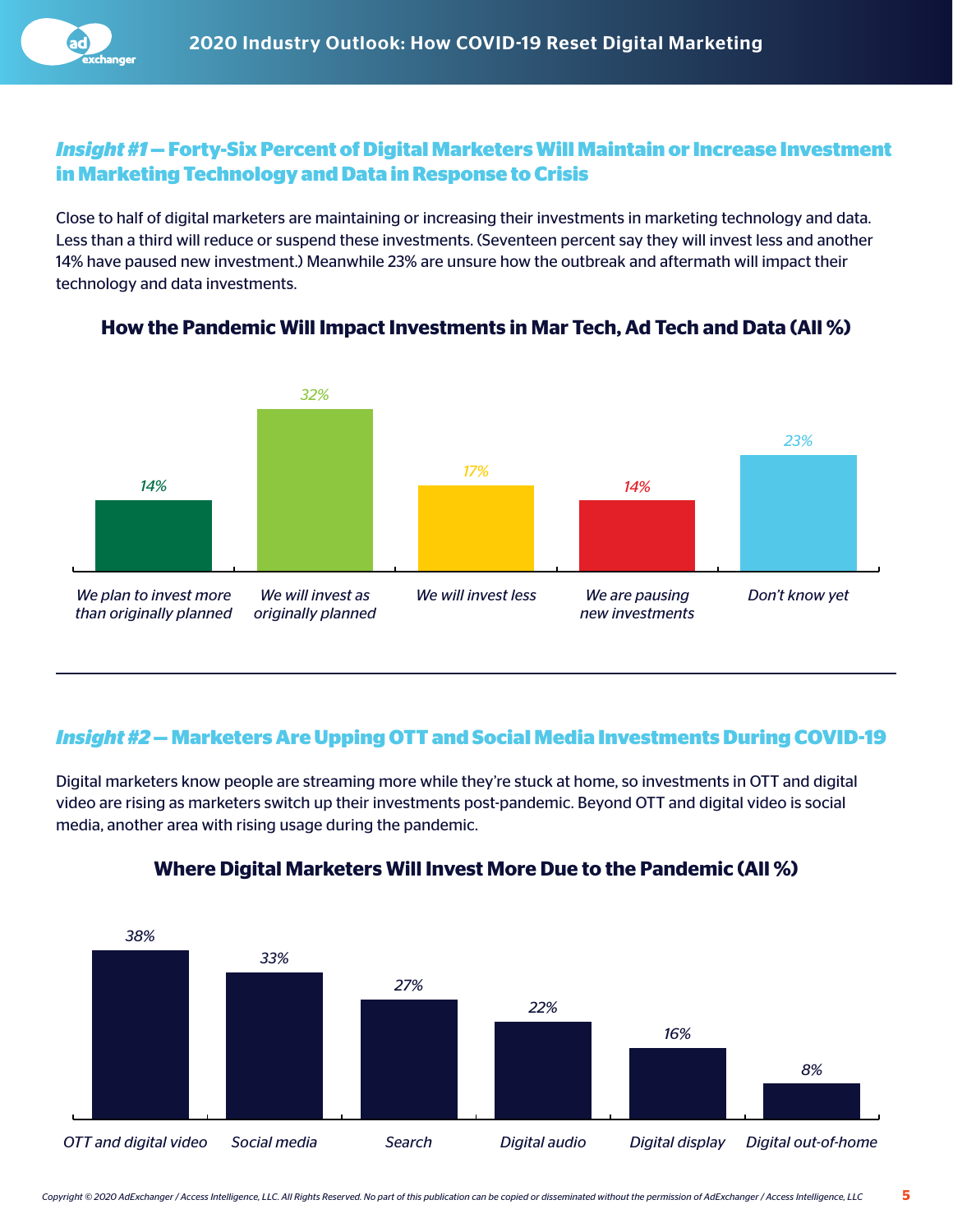

#### *Insight #3* **—Seventy Percent of Digital Marketers are Reevaluating Their Supply Partners, and Over Half are Accelerating Those Plans Due to the Pandemic**

While only 18% of the respondents are reevaluating partners specifically due to the pandemic, more than half (52%) were already evaluating their strategy and now say the outbreak has accelerated those plans.

#### **Percentage of Digital Marketers Reevaluating Supply Partners**



#### *Insight #4* **—Agencies Are More Optimistic Than Brands About the Second Half 2020 Growth Outlook**

A key question in the ad industry is when advertising spend will return to normal. Overall, both brands and agencies are optimistic about their own company growth outlook for the rest of 2020, but agencies are more optimistic. A total of 45% of agencies are very optimistic or optimistic about second-half growth compared to 36% of brands. Forty percent of brands are somewhat optimistic vs. 28% of agencies.

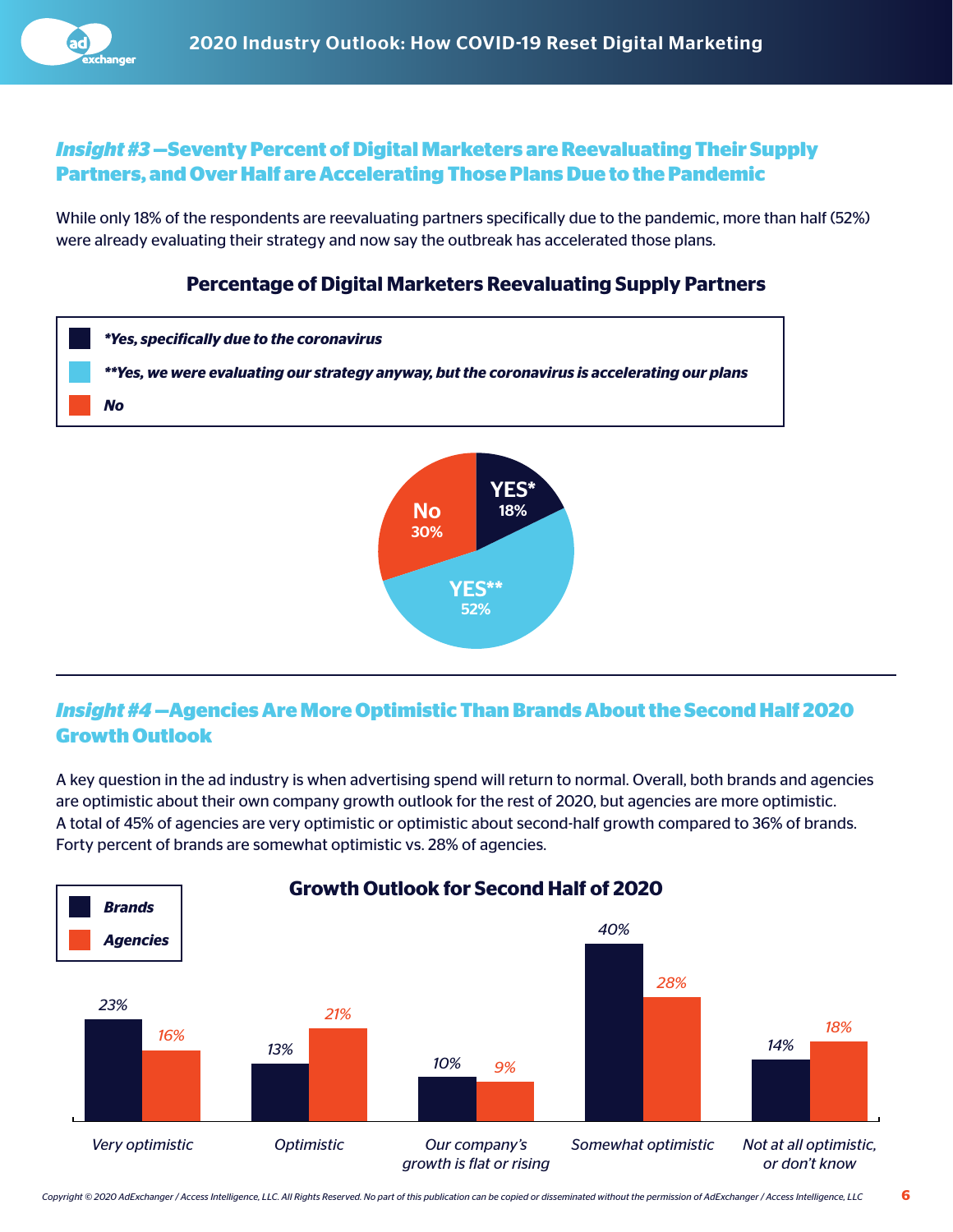

#### *Insight #5* **—Digital Marketers Home in on Creative Messaging, Measurement and Customer Data to Guide Them During the Pandemic**

During the pandemic, marketers wanted to say the right thing at the right time. Striking the right tone means they considered creative messaging to be of utmost importance in their marketing programs.

But closely following that priority was a focus on measurement and understanding customer data, which provide a feedback loop to how consumers are responding to changed creative messaging. The latter two areas were seen as critical tools by 70% of the survey respondents.



#### **Essential Projects and Functions During the Pandemic (All %)**

#### *Insight #6* **—Twenty-Four Percent of Brands Already Use Customer Data Platforms**

Prior to the COVID-19 pandemic, the emerging technology of the customer data platform (CDP) had already been adopted by nearly one-quarter of brands and agencies, according to the survey findings.

The marketers with the biggest budgets have been early adopters of the category. Thirty-one percent of companies with more than \$50 million in annual digital marketing investments had adopted CDP before the pandemic.

#### **CDP Adoption by Brands and Agencies — and Companies With More Than \$50 Million In Digital Marketing Investments — Prior to the Pandemic**

| <b>Overall</b> | <b>Agencies</b> | <b>Companies With &gt;\$50 Million</b><br><b>Digital Marketing Investments</b> |
|----------------|-----------------|--------------------------------------------------------------------------------|
| 24%            | 25%             | 31%                                                                            |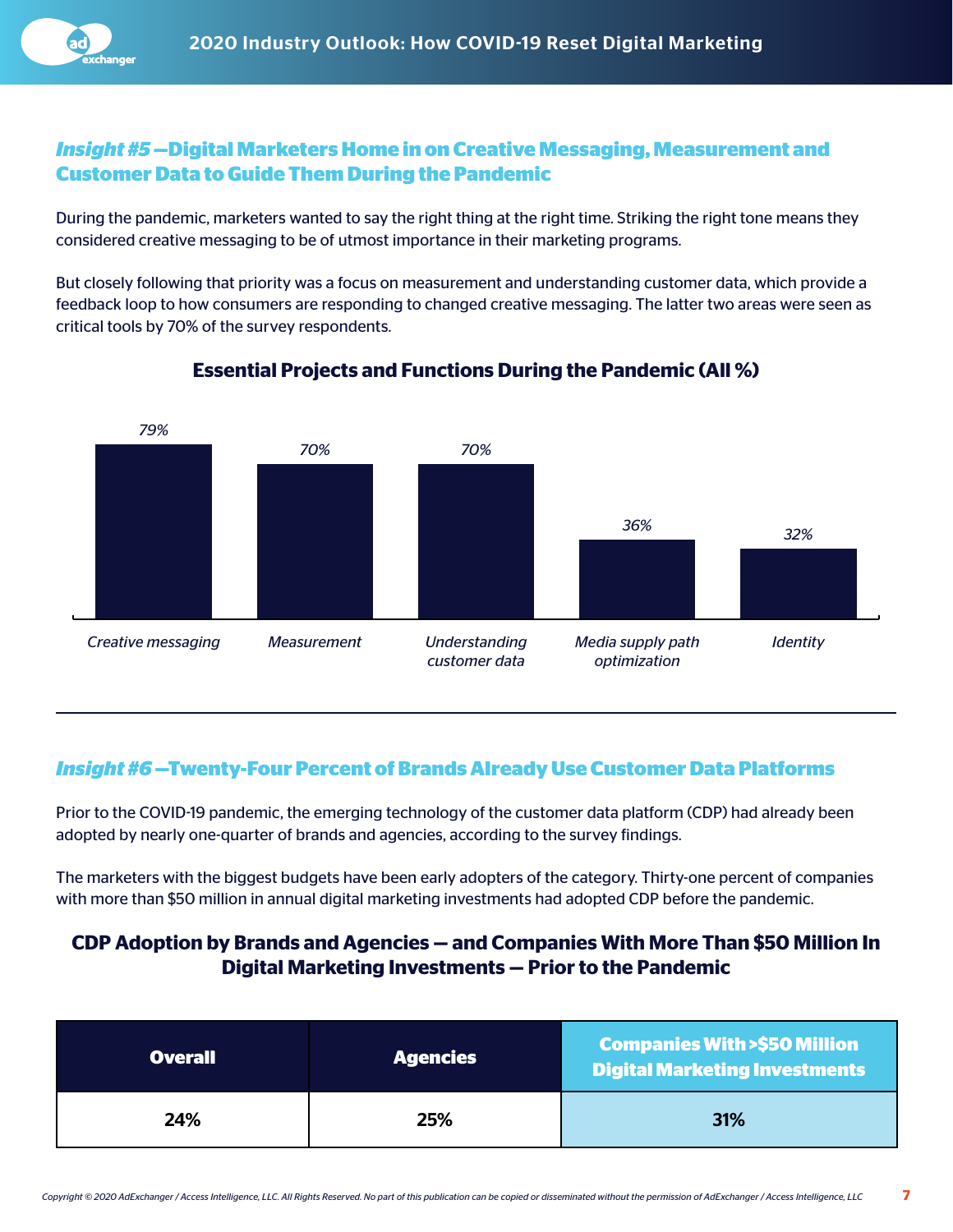

#### *Insight #7* **—Digital Marketers Expect the End of the Third-Party Cookie and Consumer Privacy Issues to Impact the Industry More Than the Pandemic**

Even as the pandemic wreaks economic havoc, buyers agree that there are more important existential issues on the horizon that will directly affect the digital marketing industry. To wit: the end of the third-party cookie and consumer privacy and regulation.

Eighty-one percent of digital marketers believe the end of the third-party cookie and consumer privacy issues will impact the industry more than the pandemic.



#### **Most Important Digital Marketing Trends and Issues Over the Next Two Years (All%)**

*The findings in this Executive Summary offer a high-level view into the study's insights. The upcoming sections offer additional specific and actionable data, analytics and benchmarks.*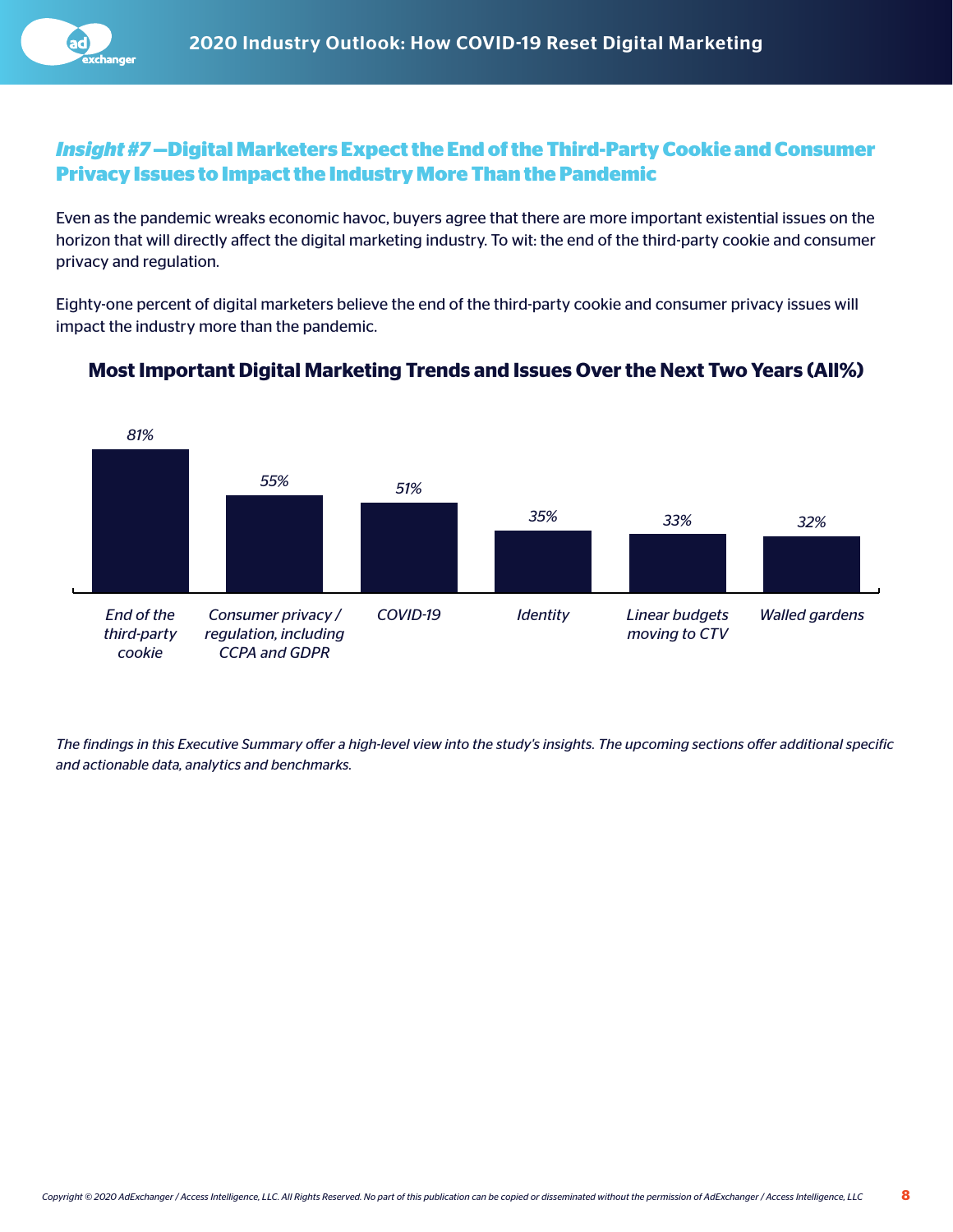<span id="page-8-0"></span>

## **I. Advertising Investment Impact**

#### **How Ad Investment Changed in the First Phase of the Pandemic (March and April)**

In the first phase of the pandemic, from approximately March 9 to April 30, 47% of respondents say their ad investment decreased moderately to significantly. Thirteen percent stopped all investment outright, and 7% paused and then resumed their ad investment. "We time-shifted some campaigns back a couple of weeks, but they are back live," one person said.

Not all buyers made cuts. Thirty-three percent of digital marketers either held their investment steady or moderately to significantly increased their ad investment.

*Survey Question:* Did your ad investment change during the first phase of the pandemic (March 9-April 30)? Please select one.

|                                | <b>All %</b> | <b>Brands</b> | <b>Agencies</b> | $<$ \$9M<br><b>Spend</b> | \$10-\$49M<br><b>Spend</b> | <b>&gt;\$50M</b><br><b>Spend</b> |
|--------------------------------|--------------|---------------|-----------------|--------------------------|----------------------------|----------------------------------|
| <b>Significantly increased</b> | 5%           | 17%           | 0%              | 4%                       | 5%                         | 8%                               |
| <b>Moderately increased</b>    | 10%          | 0%            | 13%             | 6%                       | 14%                        | 12%                              |
| <b>Stayed the same</b>         | 18%          | 13%           | 20%             | 20%                      | 10%                        | 20%                              |
| <b>Moderately decreased</b>    | 25%          | 23%           | 22%             | 29%                      | 10%                        | 32%                              |
| <b>Significantly decreased</b> | 22%          | 20%           | 26%             | 18%                      | 33%                        | 24%                              |
| <b>Stopped/Paused</b>          | 13%          | 20%           | 11%             | 18%                      | 14%                        | 0%                               |
| Paused then resumed            | 7%           | 7%            | 7%              | 4%                       | 14%                        | 4%                               |

#### **Half of Brands and Agencies Will Increase Spend in Second Half of 2020**

A total of 74% of digital marketers expect their ad investments to increase or stay the same in the second half of 2020 compared to the first half of the year. Fifty-three percent of brands say they expect moderate to significant increases in the second half compared to 50% of agencies.

A higher percentage of companies with the largest segment of digital marketing investments expect increases later this year than companies with smaller budgets. A total of 68% of brands with more than \$50 million in marketing spend will moderately or significantly increase their marketing budgets for the rest of the year, compared to 43% of those with midsize budgets and 47% of those with the smallest marketing budgets.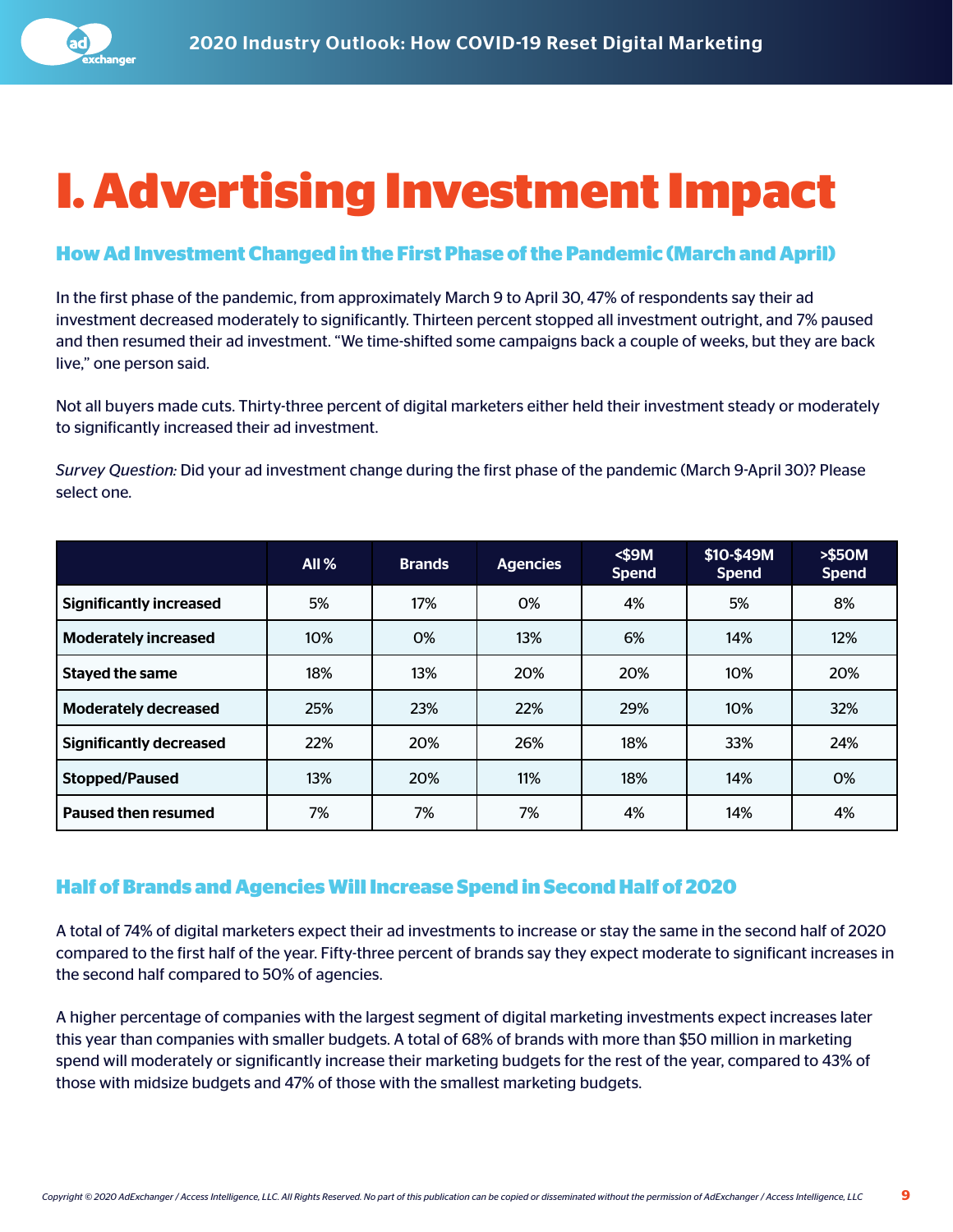

*Survey Question:* How do you anticipate your ad investments to change for the second half of 2020 relative to the first half of the year? Please select one.

|                               | All $%$ | <b>Brands</b> | <b>Agencies</b> | $<$ \$9M<br><b>Spend</b> | \$10-\$49M<br><b>Spend</b> | <b>&gt;\$50M</b><br><b>Spend</b> |
|-------------------------------|---------|---------------|-----------------|--------------------------|----------------------------|----------------------------------|
| <b>Significantly increase</b> | 7%      | 13%           | 6%              | 6%                       | 10%                        | 8%                               |
| <b>Moderately increase</b>    | 44%     | 40%           | 44%             | 41%                      | 33%                        | 60%                              |
| Stay the same                 | 23%     | 23%           | 24%             | 29%                      | 19%                        | 16%                              |
| <b>Moderately decrease</b>    | 17%     | 17%           | 17%             | 14%                      | 29%                        | 8%                               |
| <b>Significantly decrease</b> | 7%      | 7%            | 7%              | 6%                       | 10%                        | 8%                               |
| <b>Stop</b>                   | 2%      | 0%            | 2%              | 4%                       | 0%                         | 0%                               |

#### **How the Pandemic Changed the Digital Media Mix**

The digital media mix is expected to change with the most increased investment planned for OTT and digital video followed by social media and search. Digital out-of-home, display and audio channels are expected to see the most investment reductions.

*Survey Question:* How has your digital media mix changed because of COVID-19?



Digital marketing investment level break outs are provided below.

Increasing investment of OTT and digital video is a higher priority for companies with bigger marketing budgets to deploy.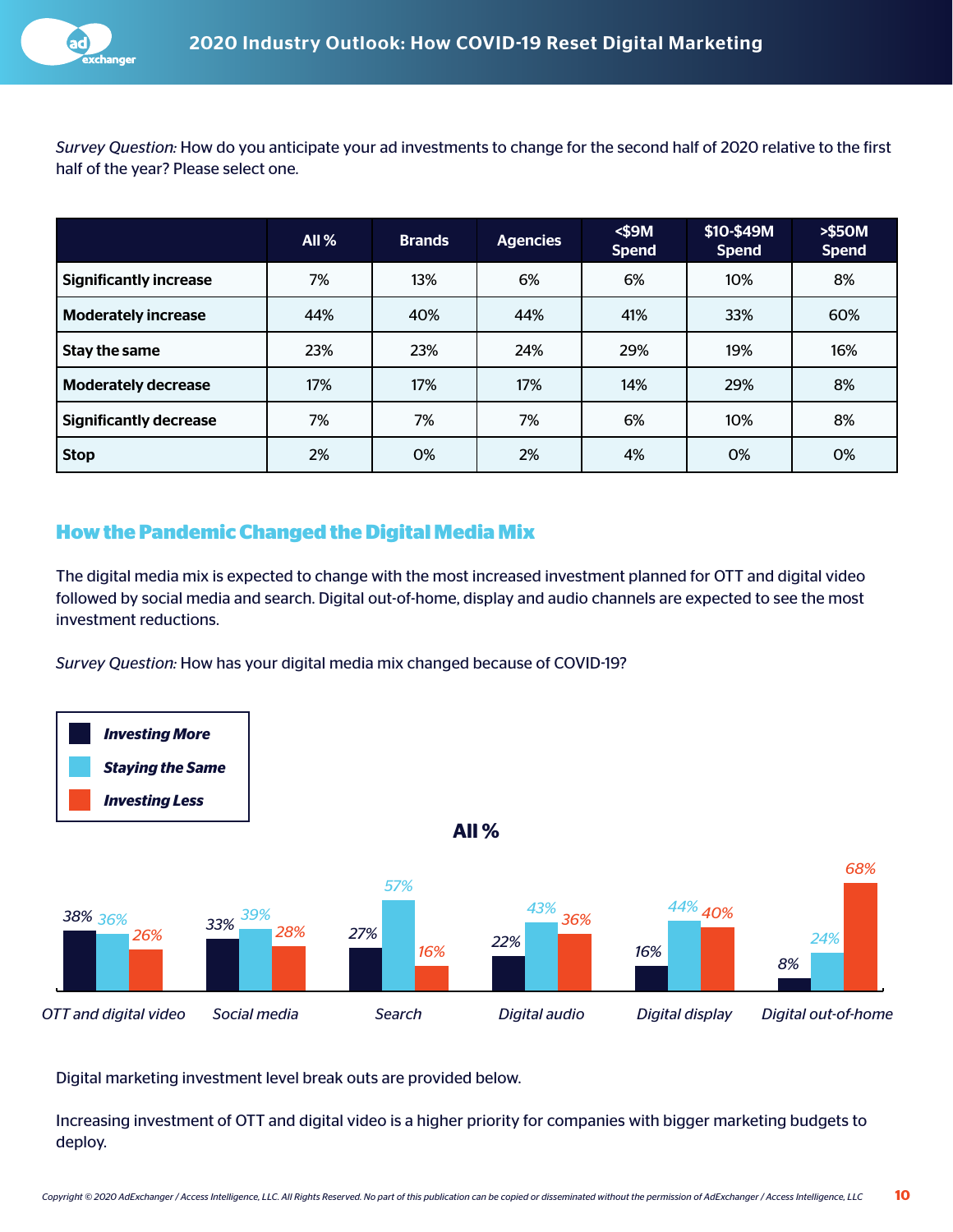

*Investing More Staying the Same Investing Less*



#### **<\$9M Spend**

#### **\$10-\$49M Spend**



**>\$50MSpend**

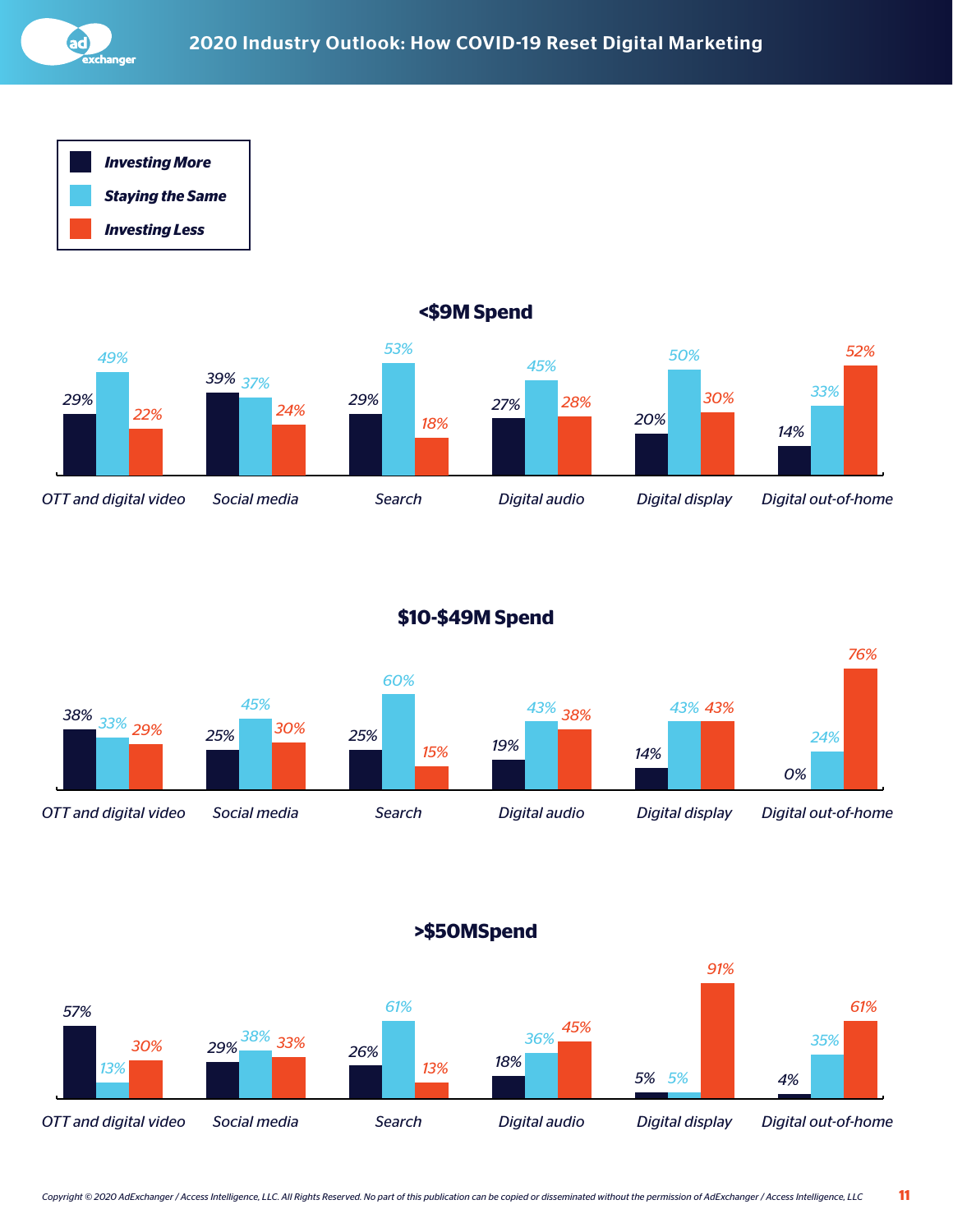#### **Is Programmatic Spend Insulated From the Effects of the Pandemic?**

The majority of digital marketers (56%) either kept programmatic spend levels stable or cut the channel the same or less compared to other marketing investments. Plus, 17% of respondents said they increased programmatic budgets relative to everything else during the pandemic.

Brands were also more likely to increase their programmatic spending during the pandemic, with 23% of brands responding that they increased programmatic investments compared to just 11% of respondents at agencies. The largest marketers were the least likely to make big changes to programmatic, with 75% of them keeping programmatic spend stable or cutting its budget proportionately.

But just slightly more than one-quarter of digital marketers put programmatic on the chopping block, cutting it more than other channels. One said programmatic budgets were cut to "shift to video, both broadcast TV and OTT." During the pandemic, it was hard for programmatic to be immune from cuts: "No channel is insulated from the pandemic," said a C-level executive at a mid-size agency.

*Survey Question:* Is current programmatic spend insulated from the effects of the pandemic?

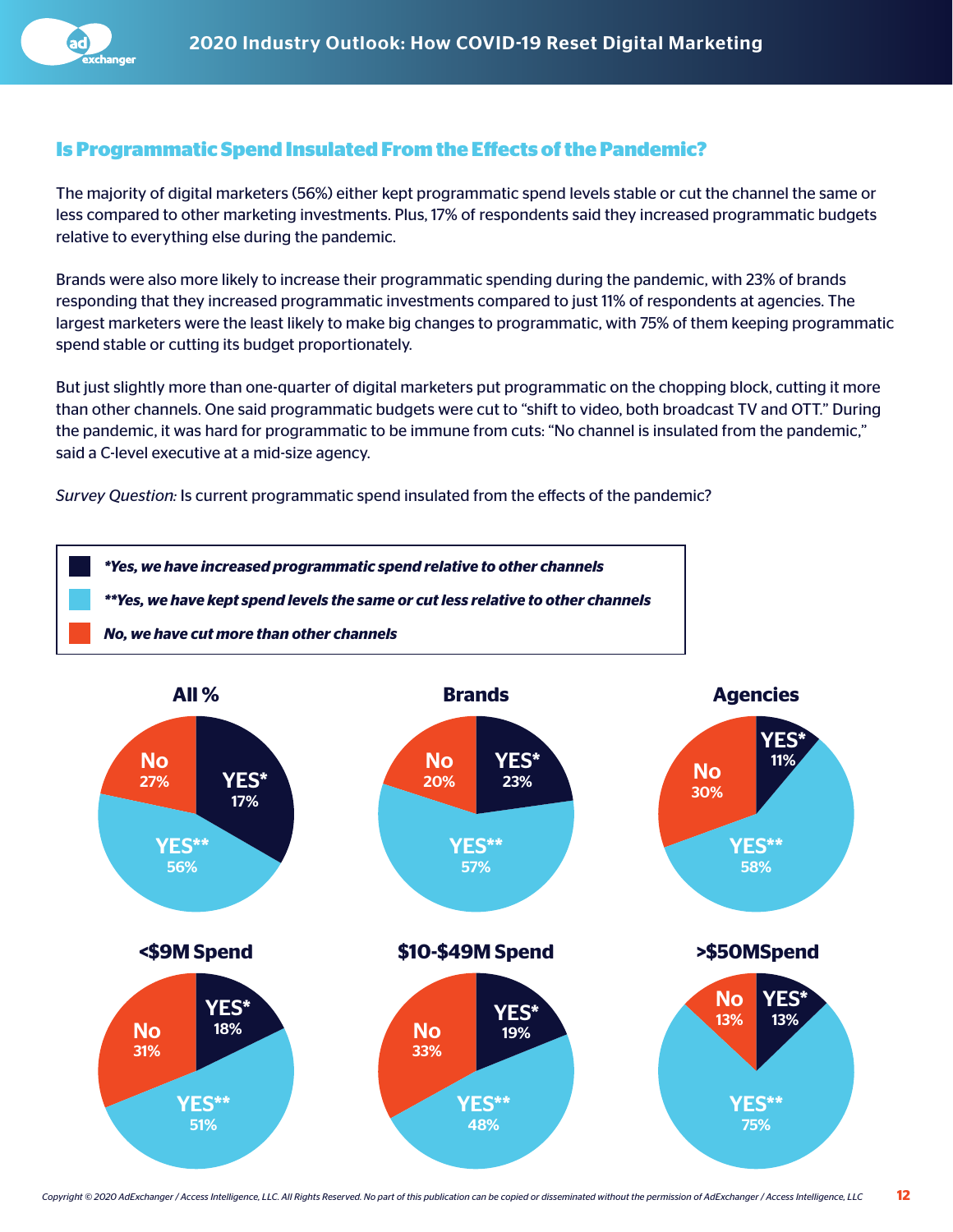#### **Impact of Lower CPMs on Campaign Performance**

During the early stages of the pandemic, 88% of digital marketers saw programmatic CPMs plummet due to increased supply and lower demand. Twelve percent said the CPMs they paid remained unchanged.

Did those lower prices help buyers' KPIs? For 37% of the overall group, the answer was a resounding yes, as they saw improved campaign performance due to lower pricing. Another 39% said performance stayed the same, as lower CPMs likely balanced out a change in demand for products. For 12% of buyers, performance got worse despite lower CPMs — but brands were much less likely to report a decrease in performance (just 4%) compared to agencies (13%).

*Survey Question:* How have lower CPMs in programmatic affected campaign performance?

|                                         | All $%$ | <b>Brands</b> | <b>Agencies</b> | $<$ \$9M<br><b>Spend</b> | \$10-\$49M<br><b>Spend</b> | > \$50M<br><b>Spend</b> |
|-----------------------------------------|---------|---------------|-----------------|--------------------------|----------------------------|-------------------------|
| Our performance is improving            | 37%     | 43%           | 36%             | 36%                      | 43%                        | 33%                     |
| Our performance is staying the same     | 39%     | 39%           | 40%             | 36%                      | 33%                        | 50%                     |
| Our performance is getting worse        | 12%     | 4%            | 13%             | 17%                      | 10%                        | 4%                      |
| CPMs for our campaigns haven't declined | 12%     | 14%           | 11%             | 11%                      | 14%                        | 13%                     |

#### **Biggest Walled Gardens to Get Lion's Share of Budget Increases in 2020**

Overall, the largest percentage of survey respondents (49%) plan to increase their investment in Google-represented inventory in the second half of 2020. Facebook-represented inventory is second with 38% of the respondents expecting to invest on their platforms. According to all survey respondents, 28% plan to increase their investment related to non-walled garden programmatic in the second half of the year.

Buyers were more likely to maintain current spending levels on smaller media platforms, such as Amazon, LinkedIn, Twitter and Snap.

Agencies showed a stronger preference to decrease dollars toward non-walled garden programmatic. One-quarter planned to decrease investment in independent DSPs and SSPs, compared to just 15% of brand respondents.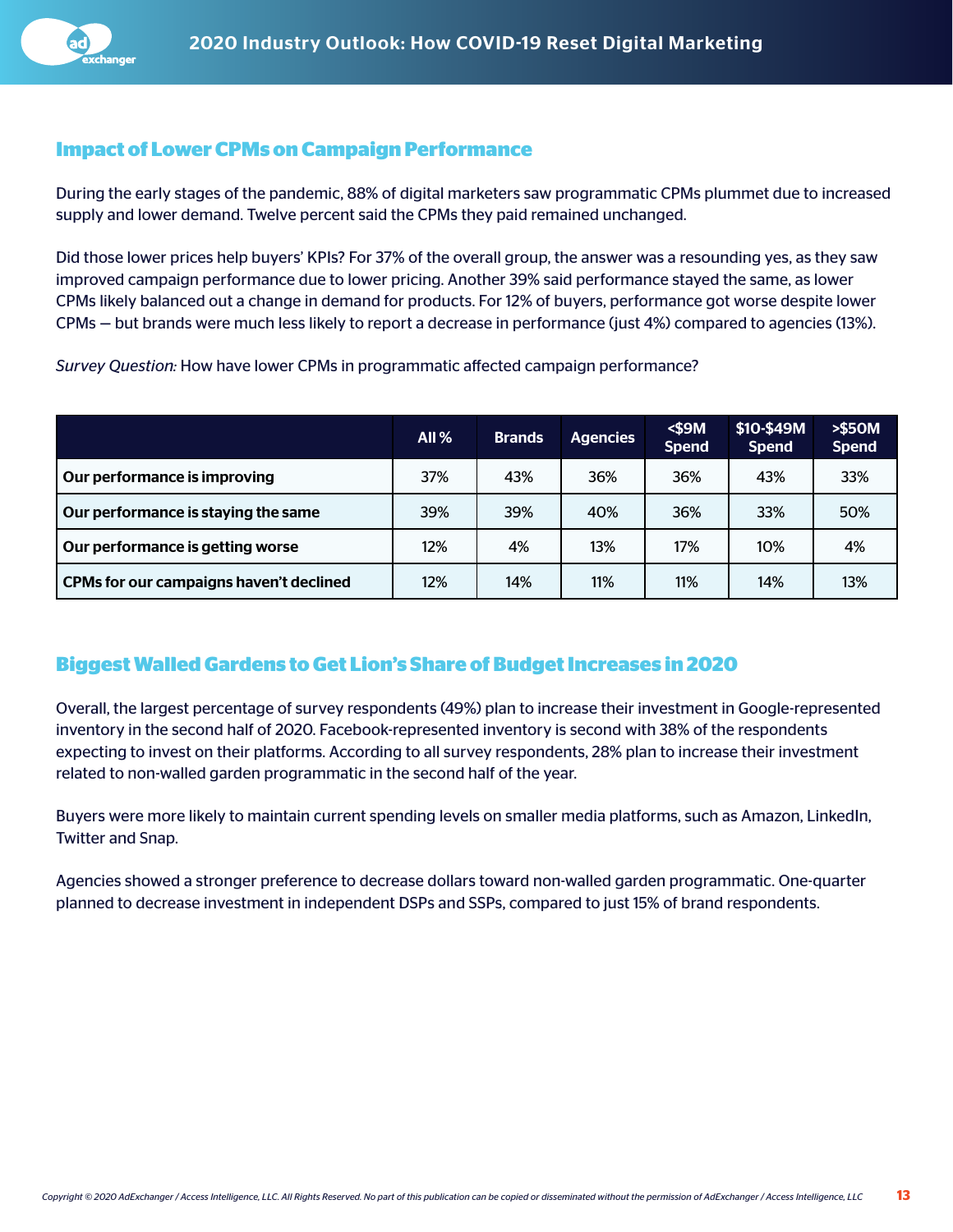

*Survey Question:* Will the percentage of your advertising investments going into the following media platforms increase, decrease or stay the same in H2 2020, relative to H2 2019?

The data table provides the findings from all of the respondents, followed by platform-specific investment increase breakouts.

| <b>All Respondents %</b>                                                                                           | <b>Increase</b> | <b>Decrease</b> | <b>Stay the Same</b> |
|--------------------------------------------------------------------------------------------------------------------|-----------------|-----------------|----------------------|
| Google-represented inventory (Search, YouTube, Display<br>Network, DV360)                                          | 49%             | 13%             | 37%                  |
| Facebook-represented inventory (Facebook, Instagram,<br><b>Facebook Audience Network)</b>                          | 38%             | 18%             | 44%                  |
| Non-walled garden programmatic (e.g., The Trade Desk,<br>MediaMath, Criteo, Verizon Media, independent SSPs, etc.) | 28%             | 20%             | 51%                  |
| Amazon                                                                                                             | 24%             | 17%             | 58%                  |
| LinkedIn                                                                                                           | 21%             | 16%             | 62%                  |
| <b>Twitter</b>                                                                                                     | 14%             | 25%             | 61%                  |
| <b>Snap</b>                                                                                                        | 9%              | 26%             | 65%                  |

**All Respondents %** *Increase Decrease Stay the Same Googlerepresented inventory (Search, YouTube, Display Network, DV360) Facebookrepresented inventory (Facebook, Instagram, Facebook Audience Network) Non-walled garden programmatic (e.g., The Trade Desk, MediaMath, Criteo, Verizon Media, independent SSPs, etc.) Amazon LinkedIn Twitter Snap*

The data table provides the findings from all of the respondents, followed by platform-specific investment increase breakouts.

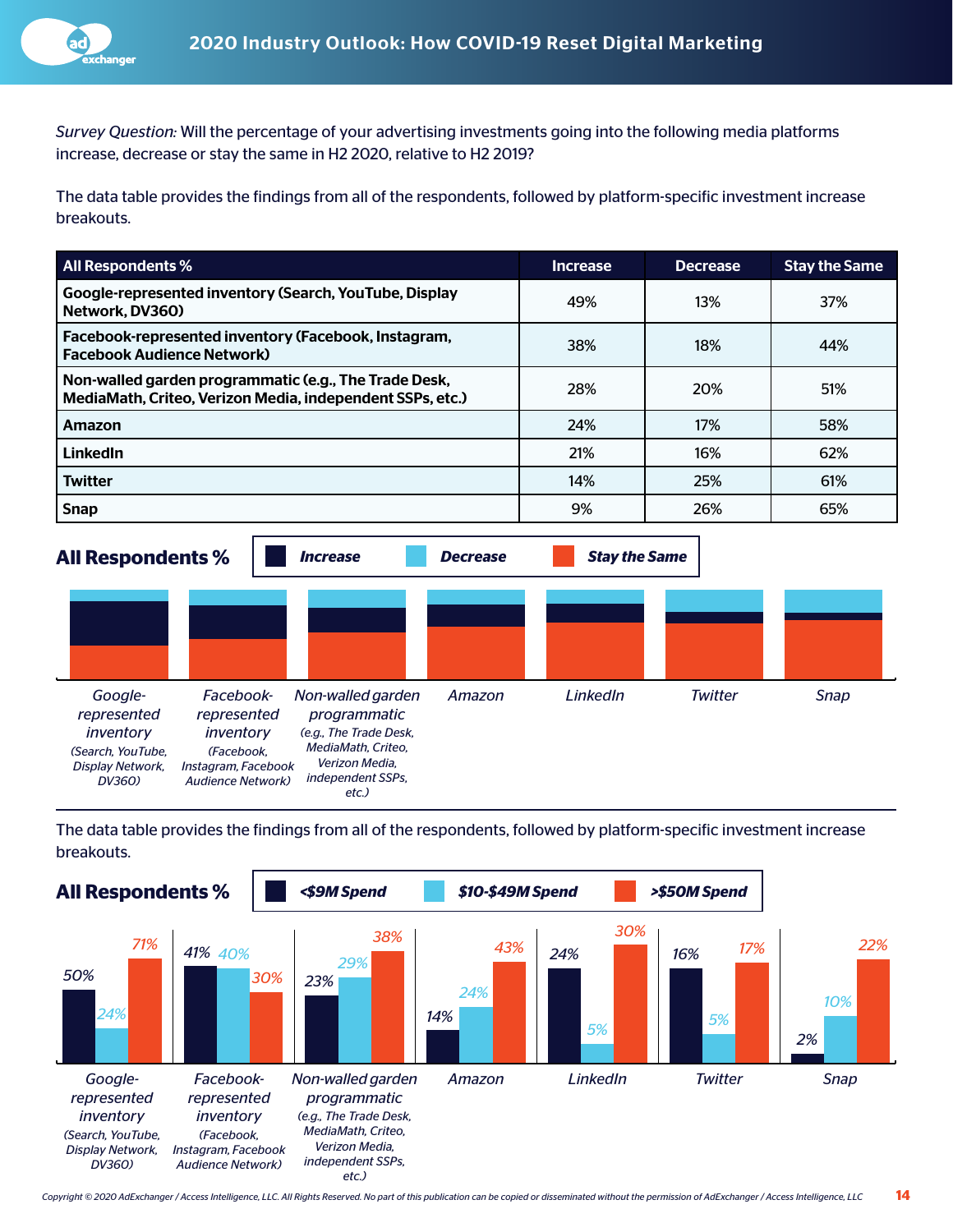None of the largest brands planned to decrease their Google investment. The top three areas of increased investment were Google-represented inventory (71%), Amazon (43%) and independent, non-walled garden programmatic (38%).

Just 30% of large marketers planned to increase Facebook budgets, compared to 41% of the buyers with the smallest budgets and 40% of those with mid size budgets. Among these latter two groups, Facebook was the No. 2 and No. 1 area receiving increased investment, respectively, the survey found, while it ranked fourth on the list for the largest marketers.

#### **Insight: Companies with the Largest Digital Marketing Budgets Eye Bigger Increases with Google, Amazon and Non-Walled Garden Programmatic**

Digital marketers with investment levels greater than \$50 million are much more likely than the entire set of respondents to be planning to invest more in the second half of 2020 compared to the same period in 2019:

- Google-represented inventory (71% of the largest advertisers vs. 49% all respondents)
- Amazon (43% vs. 24%)
- Non-walled garden programmatic (38% vs. 28%)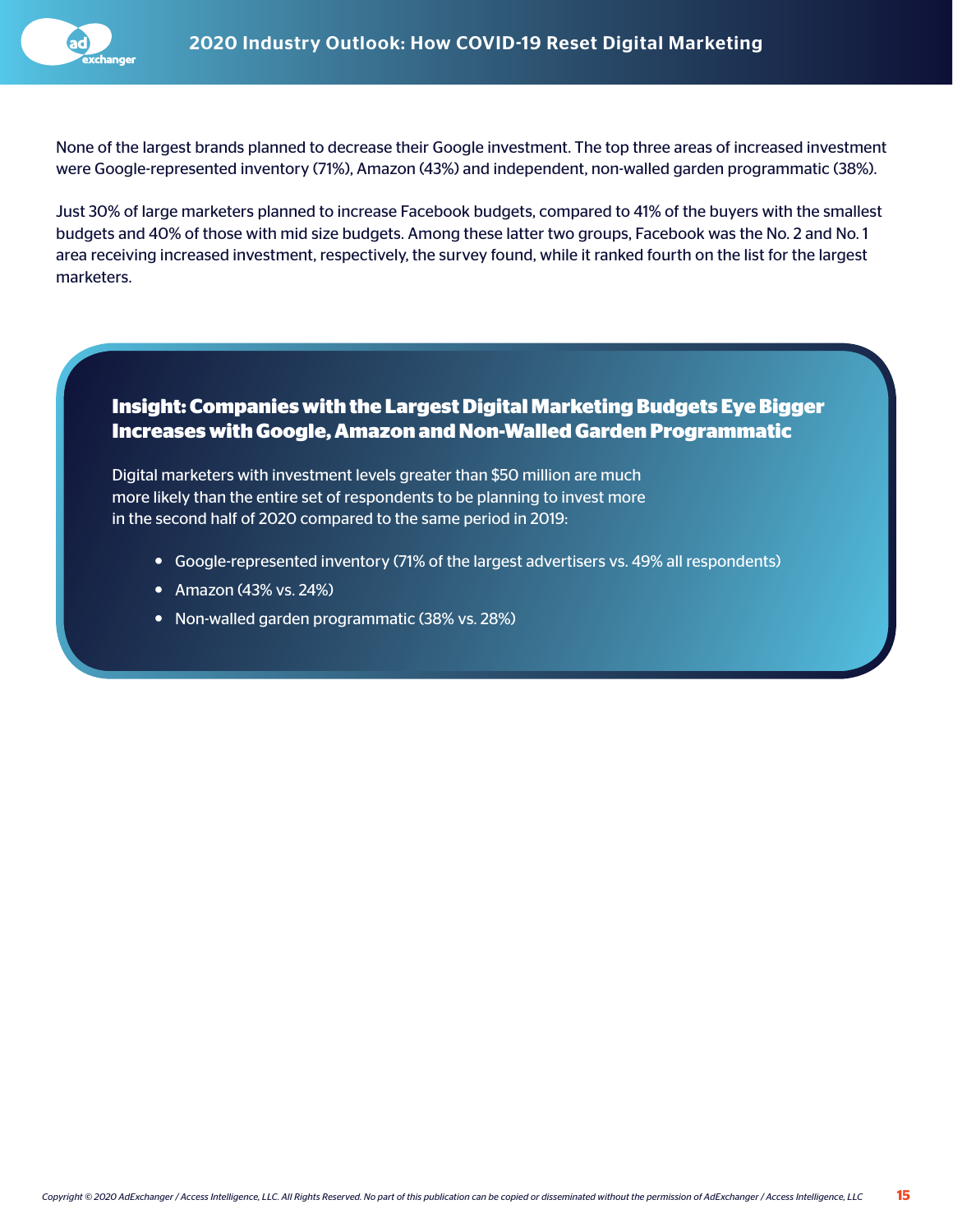<span id="page-15-0"></span>

### **II. The Pandemic Is Changing How Marketers Work With Their Partners**

The value of ad tech and mar tech partners, media agencies and supply partners are in flux due to pandemic. But in some categories, more brands and agencies are rethinking their approaches than others.

#### **Buyers Are Accelerating Supply Partner Reevaluation Due to the Pandemic**

*Survey Question:* Are you reevaluating supply partners?



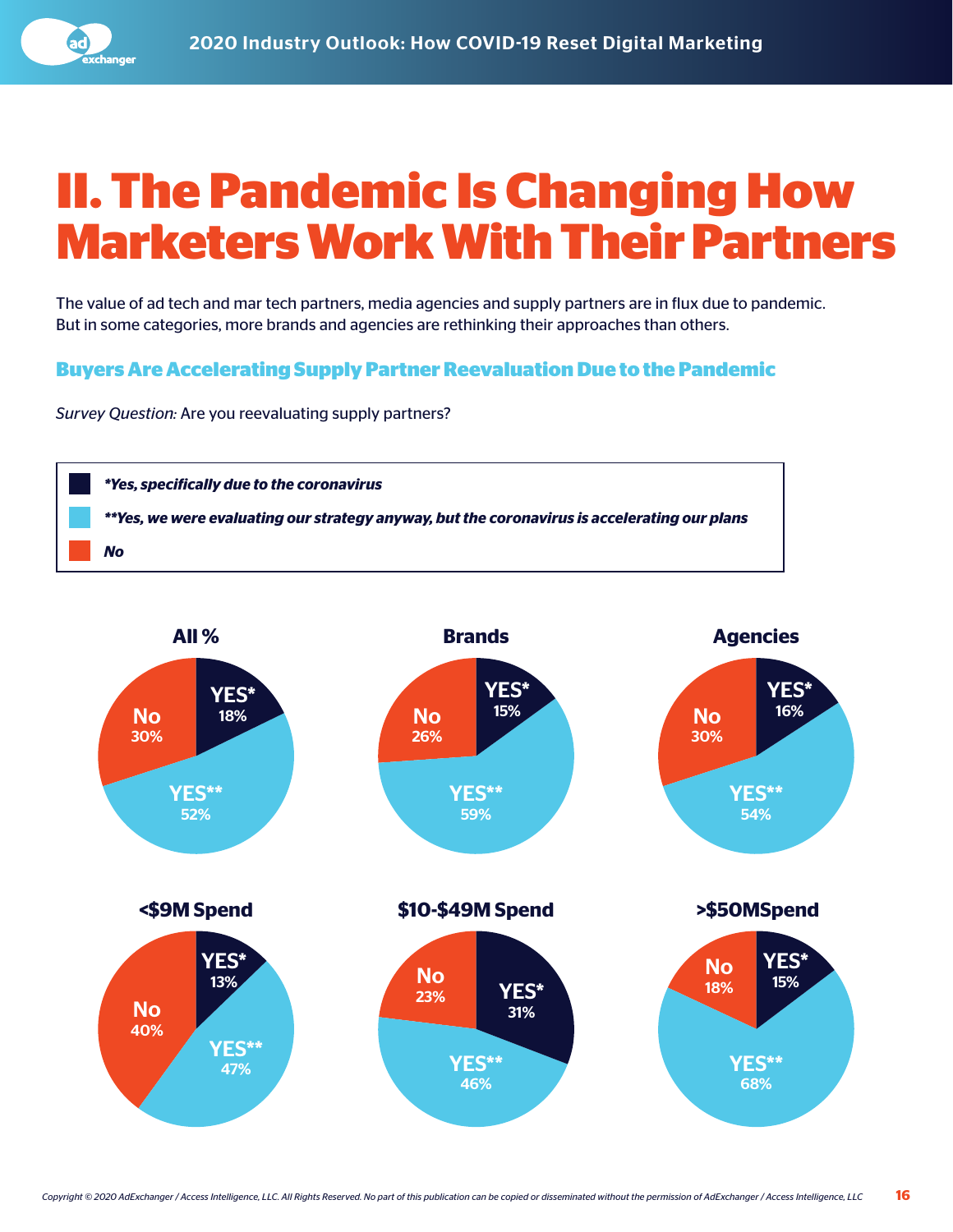More than half (52%) of the respondents had already been evaluating their supply partner strategy and the outbreak has accelerated their plans. Another 18% of the respondents are reevaluating partners specifically due to the pandemic

The reasons for changing suppliers vary.

- **Need to find consumers in new places:** "Change in consumer/media habits." *Agency manager with \$10 million to \$49 million digital marketing investment*
- **Need for value:** 
	- "With less budget we are reevaluating partners to continue with top performers and cut out new partners, strategies or data to test." — *Agency manager with between \$100 million and \$1 billion in digital marketing investment.*
	- y "Data-driven efficiencies are our focus now. We are doubled down on the media we know that will make a difference for the clients." — *C-level executive at a small agency*
	- "With less budget we are reevaluating partners to continue with top performers and cut out new partners, strategies or data to test." — *Agency manager with \$10 million to \$49 million in digital marketing investment*
- **Need for flexible partners:** "[We are] looking at partners that are agile. Our company's media strategy hasn't shifted hugely, but we are also now considering risk management in areas we might not have thought about before. In these unprecedented times the need to adapt is important." — *Strategist at a brand with more than \$100 million in digital marketing investment and \$1 billion in revenue.*
- **Need to solve for identity and privacy:** "Nothing specific to coronavirus, but [we are] looking ahead to new privacy and first-party data requirements." — *Manager at a brand with \$50 to \$100 million in annual digital marketing spend*
- **Need for transparency:** "We are using this period to bring on an in-house DSP so this is our first time being able to transparently control supply sources." — *Agency director overseeing \$50 to \$100 million in annual digital marketing spend*

#### **Brands Are Reevaluating Their Media Agencies, While Agencies Focus on Data Partners**

Four out of five digital marketers are in the process of reevaluating at least one key partner relationship or area. This suggests that digital marketers are continuously evaluating the performance and suitability of various partners.

But brands and agencies have different priorities.

Nearly two-thirds of brands (63%) were rethinking their media agency relationship and 56% of brands were evaluating current and new data partners.

On the agency side, data partners (53%) and demand-side platform (53%) evaluations were most likely to be in the process of evaluation.

Measurement partners were a focus for 44% of brands and 36% of agencies.

A strong measurement partner gives brands and agencies visibility during uncertain times. "ROAS will be highly important post COVID-19," a C-level executive with a mid size agency said.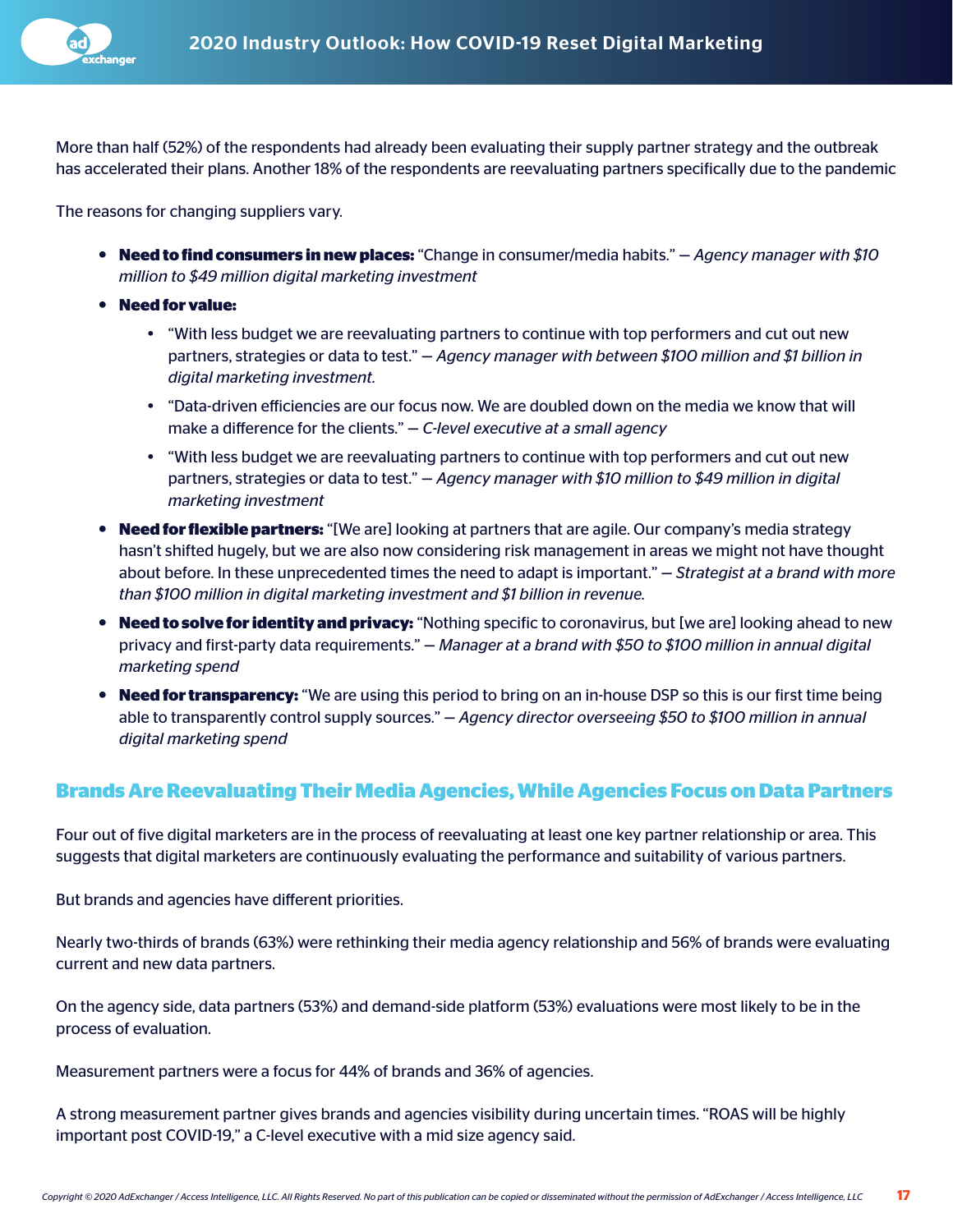

Another C-level agency executive echoed, "Measurement is by far the most important to us right now. Our revenue and cash flow are flat since the shutdowns started so we absolutely need to be on point with knowing what is / isn't working to make smarter optimization decisions."

Brands were also more likely to be reevaluating their walled garden investments, with 41% of brands saying they were reevaluating partners compared to 31% of respondents from agencies. One reason for the change? That's where the people are. "Increased consumer activity in these environments post-COVID-19" was the reason cited by one agency strategist managing a client with a digital marketing investment between \$10 to \$49 million.

*Survey Question:* Are you reevaluating any of the following partner relationships? Please select all that apply.

| All Respondents with Brands and Agencies Breakouts | <b>All %</b> | <b>Brands</b> | <b>Agencies</b> |
|----------------------------------------------------|--------------|---------------|-----------------|
| Data partners                                      | 53%          | 56%           | 53%             |
| <b>Demand-side platform</b>                        | 46%          | 31%           | 52%             |
| <b>Measurement companies</b>                       | 37%          | 44%           | 36%             |
| Walled garden investment                           | 34%          | 41%           | 31%             |
| Media agency                                       | 29%          | 63%           | 8%              |
| Independent trading desk                           | 20%          | 28%           | 14%             |
| <b>Consultancies</b>                               | 18%          | 19%           | 16%             |
| None of the above                                  | 18%          | 13%           | 20%             |
| <b>Other</b>                                       | 5%           | 3%            | 6%              |

#### **Brands and Agencies Comparison: Where Each Is Focusing Partner Reevaluations**

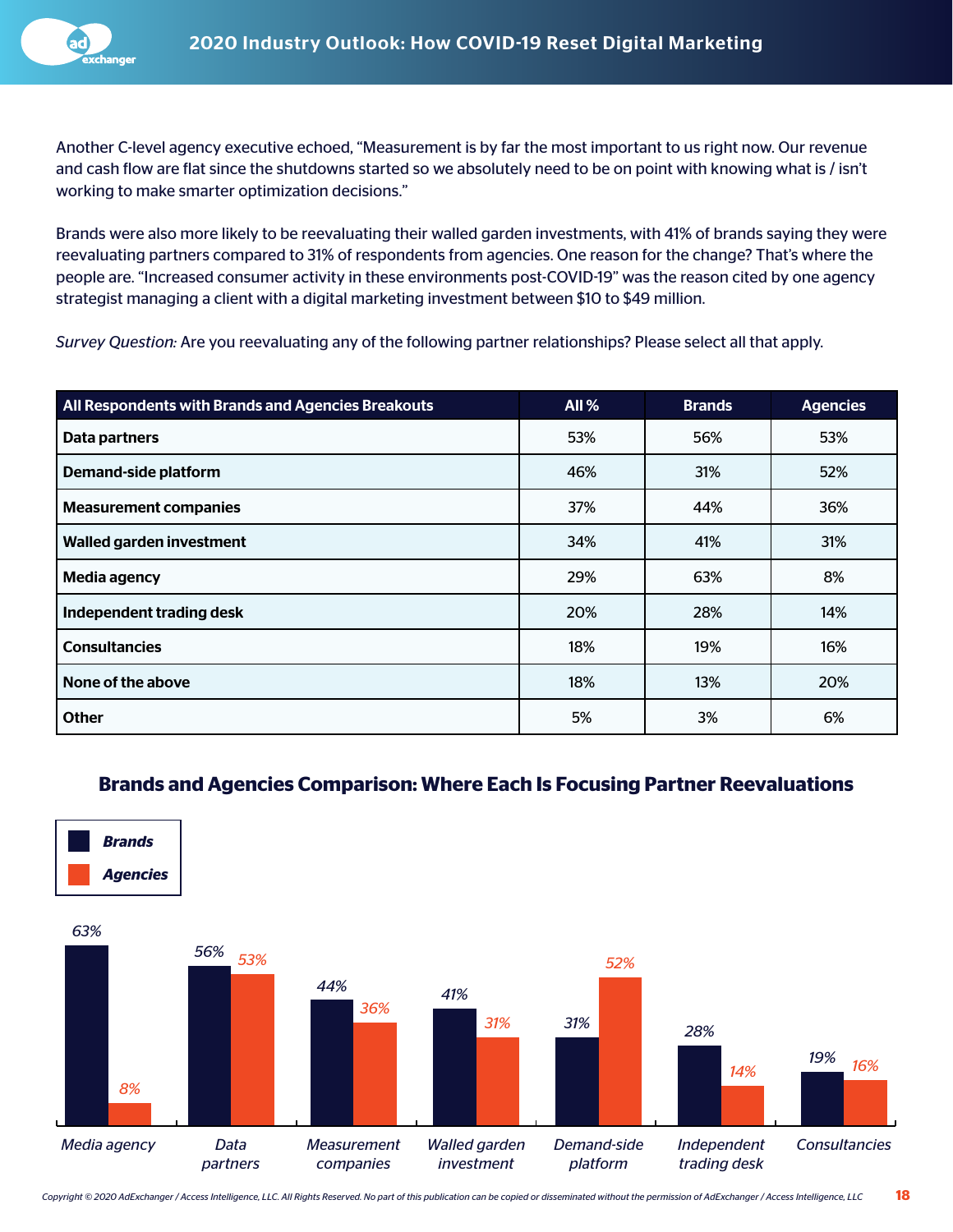

#### **Digital Marketing Investment Levels Comparison: Where Partner Reevaluations Are Focused**

| <b>Respondents by Digital Marketing Investment Range</b> | <\$9M Spend | \$10-\$49M Spend | >\$50M Spend |
|----------------------------------------------------------|-------------|------------------|--------------|
| Data partners                                            | 42%         | 65%              | 65%          |
| <b>Demand-side platform</b>                              | 36%         | 61%              | 52%          |
| <b>Measurement companies</b>                             | 34%         | 43%              | 39%          |
| Walled garden investment                                 | 21%         | 48%              | 45%          |
| Media agency                                             | 34%         | 35%              | 16%          |
| Independent trading desk                                 | 11%         | 35%              | 23%          |
| <b>Consultancies</b>                                     | 19%         | 17%              | 16%          |
| None of the above                                        | 28%         | 0%               | 13%          |
| <b>Other</b>                                             | 2%          | 9%               | 6%           |

#### **Insight: Media Agencies Are the No. 1 Partner Category Being Reevaluated by Brands**

- Sixty-three percent of brands indicate they are reevaluating their media agencies.
- Digital marketers with the largest budgets are the least likely to be currently reevaluating their media agency partners.
- **Brands highly satisfied with their media agency named "flexibility and information,"** "transparency" and "driving meaningful results" as reasons the agency was a most-valued partner.

#### **How Supply and Technology Partners Responded During Pandemic**

Supply and technology partners mainly responded to the pandemic with increased communication and a focus on insights to help buyers understand the shifting landscape. The largest buyers, with more than \$50 million in spend, were even more likely to cite an increase in communication (73% vs. the 60% overall average) and insights (60% vs. the 47% average across different budgets).

Flexibility was less prevalent, but still common: A smaller portion of buyers — 44% — said partners were flexible with contract terms. Most partners were reluctant to extend payment windows, with only 28% of brands and agencies responding that they had been offered extended payment windows.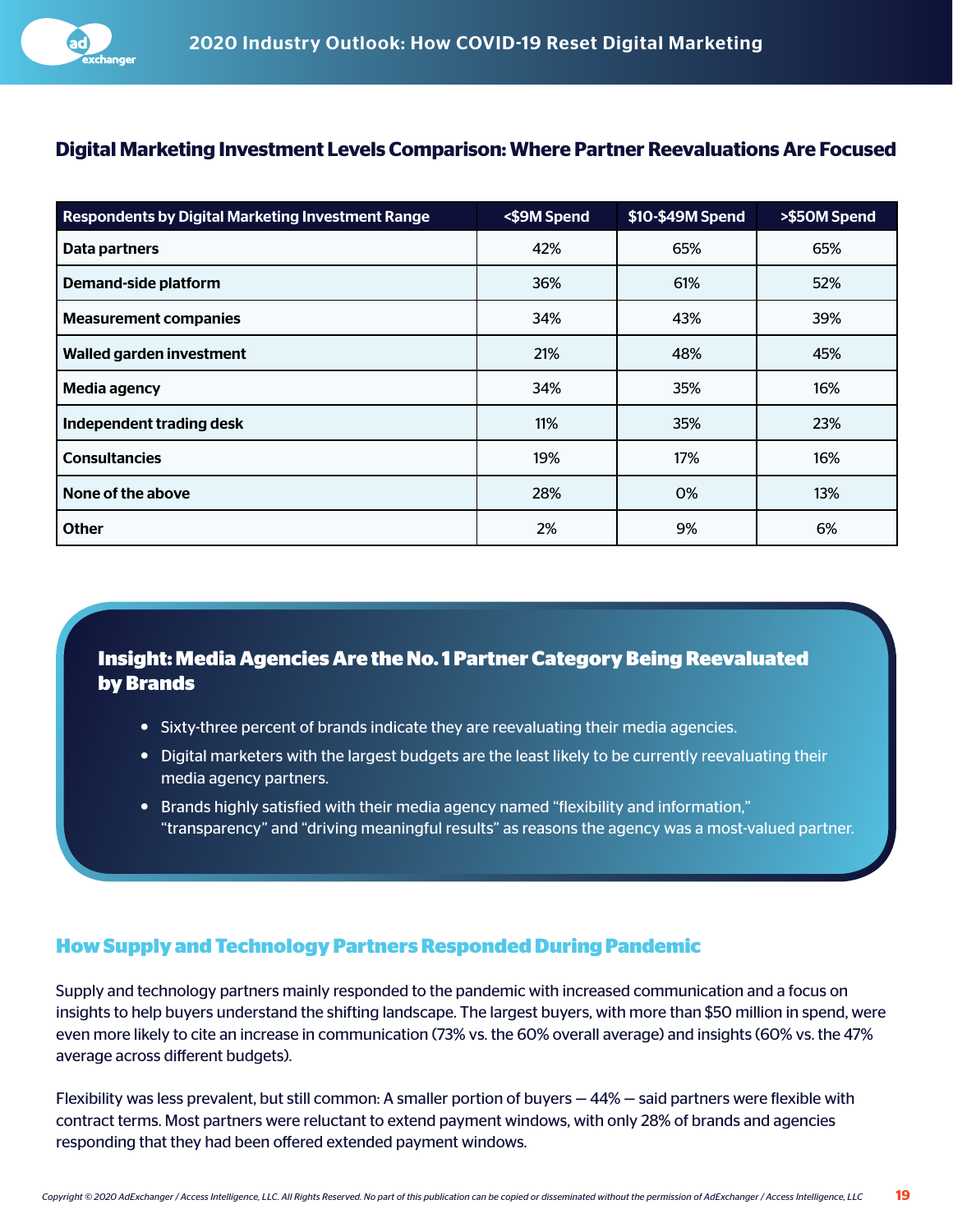Few supply or tech partners reduced fees, with just 11% of respondents saying they saw fee changes due to the pandemic. *Survey Question:* How have your supply and tech partners responded during the pandemic? Please select all that apply.

|                                     | All $%$ | <b>Brands</b> | <b>Agencies</b> | <\$9M Spend | \$10-\$49M<br><b>Spend</b> | <b>&gt;\$50M</b><br><b>Spend</b> |
|-------------------------------------|---------|---------------|-----------------|-------------|----------------------------|----------------------------------|
| Increased communication             | 60%     | 58%           | 64%             | 53%         | 59%                        | 73%                              |
| <b>Focus on insights</b>            | 47%     | 52%           | 44%             | 37%         | 50%                        | 60%                              |
| <b>Flexible with contract terms</b> | 44%     | 55%           | 39%             | 39%         | 55%                        | 43%                              |
| <b>Extended payment windows</b>     | 28%     | 26%           | 29%             | 29%         | 50%                        | 10%                              |
| Reducing fees/media costs           | 19%     | 16%           | 19%             | 20%         | 23%                        | 13%                              |
| Not flexible with contract terms    | 11%     | 6%            | 15%             | 10%         | 9%                         | 13%                              |
| <b>Other</b>                        | 8%      | 3%            | 7%              | 10%         | 9%                         | 3%                               |

#### **Pandemic Cost-Cutting Targets Hiring and Media Spend**

The top three steps to be more efficient have been hiring freezes, reductions to short-term and full-year 2020 media spending, and the renegotiation of technology contracts. The findings suggest that agencies have done more layoffs than brands, on a percentage of each segment basis.

Agencies were more likely to implement hiring freezes, furloughs and layoffs to gain short-term efficiencies compared to brands.

*Survey Question:* What steps has your company taken or plan to take to become more efficient during the pandemic? Please select all that apply.

|                                 | <b>All %</b> | <b>Brands</b> | <b>Agencies</b> |
|---------------------------------|--------------|---------------|-----------------|
| <b>Hiring freeze</b>            | 54%          | 48%           | 58%             |
| Reduce short-term media spend   | 43%          | 66%           | 34%             |
| Reduce 2020 media spend         | 40%          | 55%           | 38%             |
| Renegotiate tech contracts      | 28%          | 14%           | 34%             |
| <b>Furloughs</b>                | 22%          | 14%           | 28%             |
| Reduce number of media partners | 22%          | 34%           | 20%             |
| Layoffs                         | 21%          | 17%           | 24%             |
| <b>Delay partner payments</b>   | 14%          | 17%           | 10%             |
| <b>Other</b>                    | 16%          | 14%           | 14%             |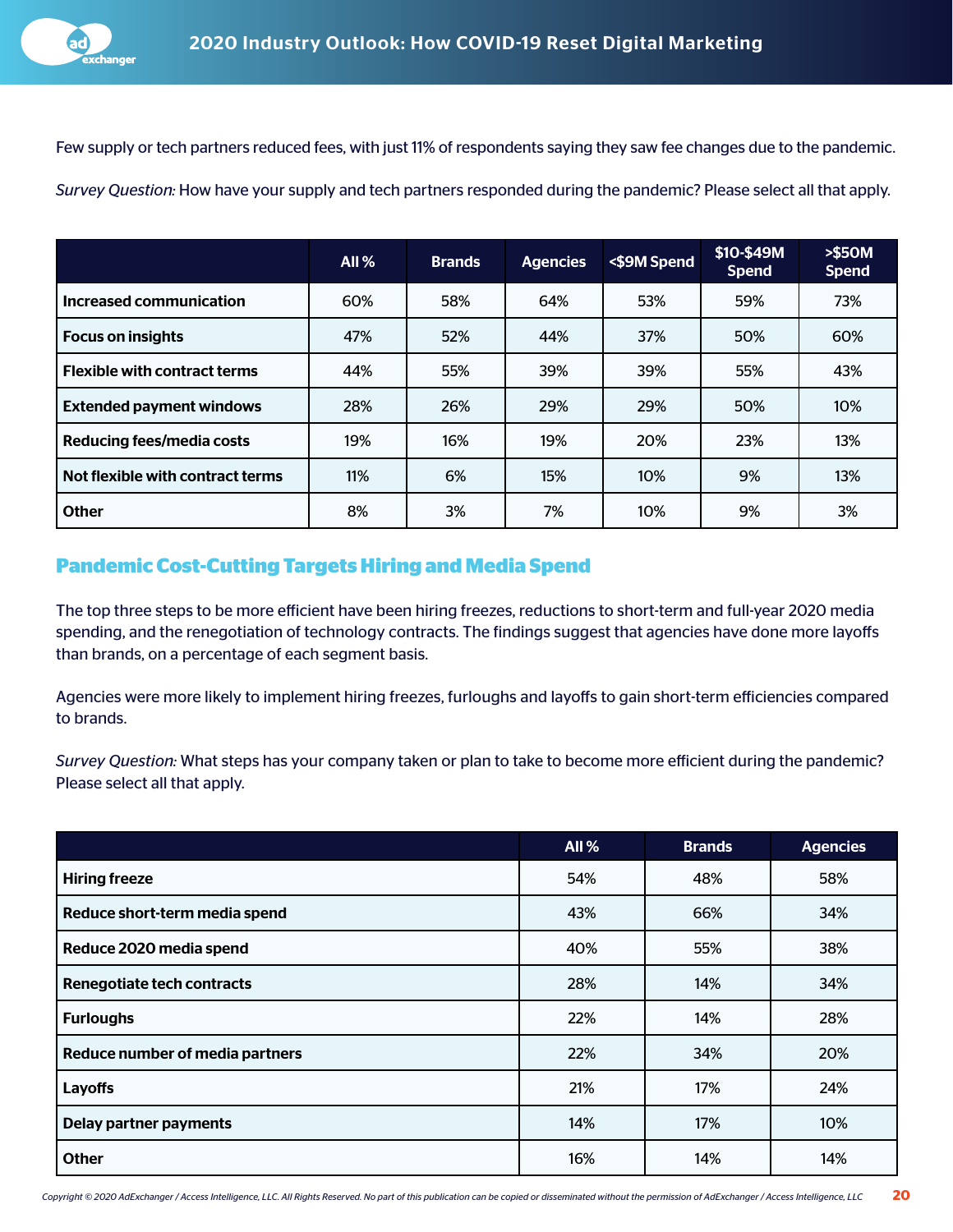<span id="page-20-0"></span>

### **III. Ad Tech, Mar Tech and Data Investments**

The majority of digital marketers use a DSP, CRM and DMP, according to the report — with smaller numbers adopting measurement tech and CDPs.

The larger the marketer's budget, the more tech in their toolbox — often by a dramatic margin. Despite the pandemic, one-third of brands plan to stick to their original tech investment plans, with smaller numbers increasing or decreasing those tech investments.

#### **How Digital Marketers Invested Pre-Pandemic**

Prior to the COVID-19 pandemic, CDPs had already been adopted by nearly one-quarter of brands and agencies. The top three investment areas by total adoption levels before the pandemic were DSP (used by 72% of respondents), CRM/ customer analytics (62%) and DMP (50%).

|                                                      | All $%$ | <b>Brands</b> | <b>Agencies</b> | $<$ \$9M<br><b>Spend</b> | \$10-\$49M<br><b>Spend</b> | <b>&gt;\$50M</b><br><b>Spend</b> |
|------------------------------------------------------|---------|---------------|-----------------|--------------------------|----------------------------|----------------------------------|
| DSP (demand-side platform)                           | 72%     | 62%           | 78%             | 56%                      | 78%                        | 97%                              |
| <b>CRM or customer analytics</b>                     | 62%     | 76%           | 59%             | 67%                      | 52%                        | 62%                              |
| DMP (data management platform)                       | 50%     | 47%           | 52%             | 42%                      | 52%                        | 66%                              |
| Measurement tech (such as<br>multitouch attribution) | 44%     | 35%           | 50%             | 32%                      | 52%                        | 62%                              |
| <b>CDP (customer data platform)</b>                  | 24%     | 24%           | 25%             | 18%                      | 26%                        | 31%                              |
| <b>Other</b>                                         | 4%      | 3%            | 2%              | 7%                       | 0%                         | 0%                               |

*Survey Question:* Prior to the pandemic, did you invest in any of the following? Check all that apply.

#### **Not All Brands See Pandemic as a Roadblock to Mar Tech and Data Investments**

Close to half of digital marketers are holding or increasing their budget for technology and data despite the pandemic. Just under one-third of marketers are pulling back: Seventeen percent say they will invest less, and 14% have paused new investment. Still, for many these decisions are still up in the air. Twenty-three percent are unsure how the outbreak will impact their investment.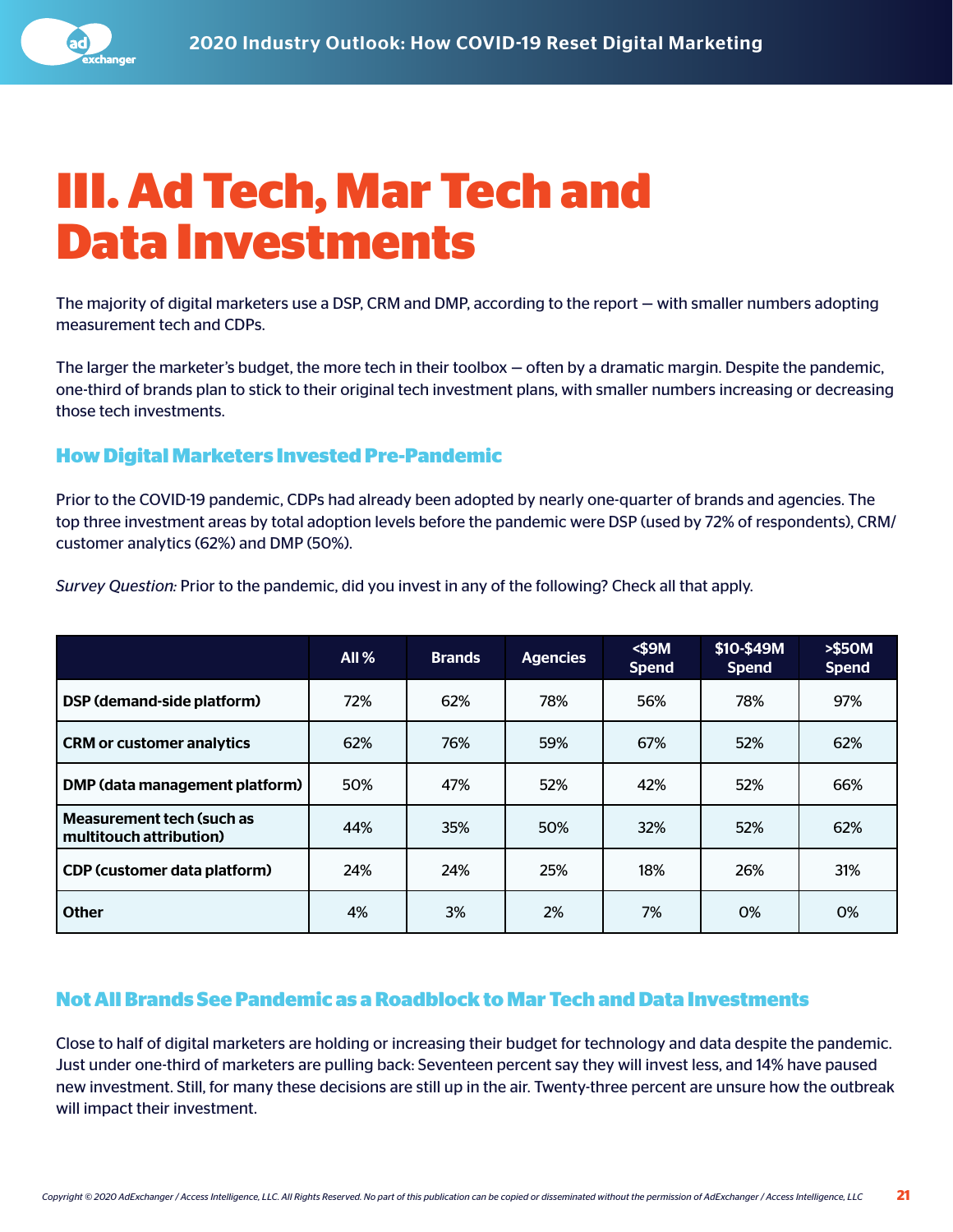Brands were more likely to frame changes in mar tech and data investments as a "pause" compared to agencies. Twenty-two percent of brands said they were pausing their mar tech and data investments, and another 8% said they were investing less. On the agency side, only 11% said they were pausing, while 20% said they were investing less.

*Survey Question:* How will the pandemic affect your future investments in marketing technology and data?

|                                                   | All% | <b>Brands</b> | <b>Agencies</b> | $<$ \$9M<br><b>Spend</b> | \$10-\$49M<br><b>Spend</b> | > \$50M<br><b>Spend</b> |
|---------------------------------------------------|------|---------------|-----------------|--------------------------|----------------------------|-------------------------|
| We plan to invest more than<br>originally planned | 14%  | 19%           | 13%             | 11%                      | 19%                        | 14%                     |
| We will invest as originally planned              | 32%  | 35%           | 33%             | 36%                      | 15%                        | 37%                     |
| We will invest less                               | 17%  | 8%            | 20%             | 14%                      | 27%                        | 14%                     |
| We are pausing new investments                    | 14%  | 22%           | 11%             | 16%                      | 12%                        | 11%                     |
| Don't know yet                                    | 23%  | 16%           | 24%             | 23%                      | 27%                        | 23%                     |

**Insight: Companies With Mid-Range Budgets More Likely to Cut Mar Tech and Data Investments**

- Companies in the mid-range digital marketing spend category (\$9 million to \$49 million) are more likely to decrease mar tech and data budgets compared to companies with both smaller and larger marketing budgets.
- These midsize marketers are also more likely to be unsure of how their company will invest as a result of the pandemic impact.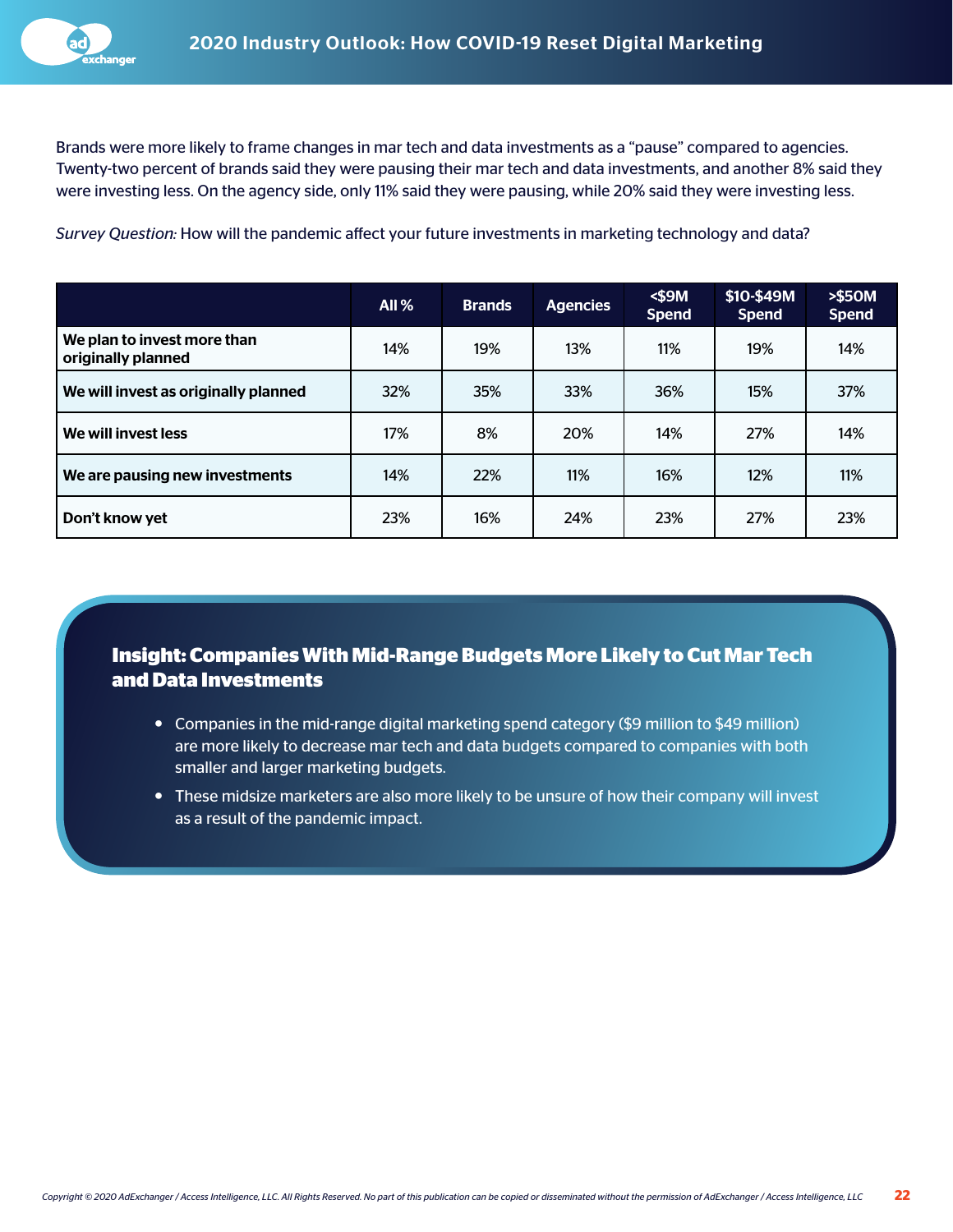<span id="page-22-0"></span>

### **IV. Brand Safety Approaches During COVID-19**

#### **Buying Ad Inventory Against News Content**

Forty-eight percent of brands and 51% of agencies buy ad inventory against news content. Digital marketing budget size didn't affect a brand's likelihood to buy against news content.

*Survey Question:* Do you buy ad inventory against news content? Please select one.



#### **Select comments:**

- "I whitelist local news sites for my real estate client to get higher quality impressions for brand awareness." — *Strategist with a midsize agency*
- "We block sensitive categories but often news publications represent a higher than average media consumption across target audience personas." — *Agency strategist with \$10 million to \$49 million digital marketing investment*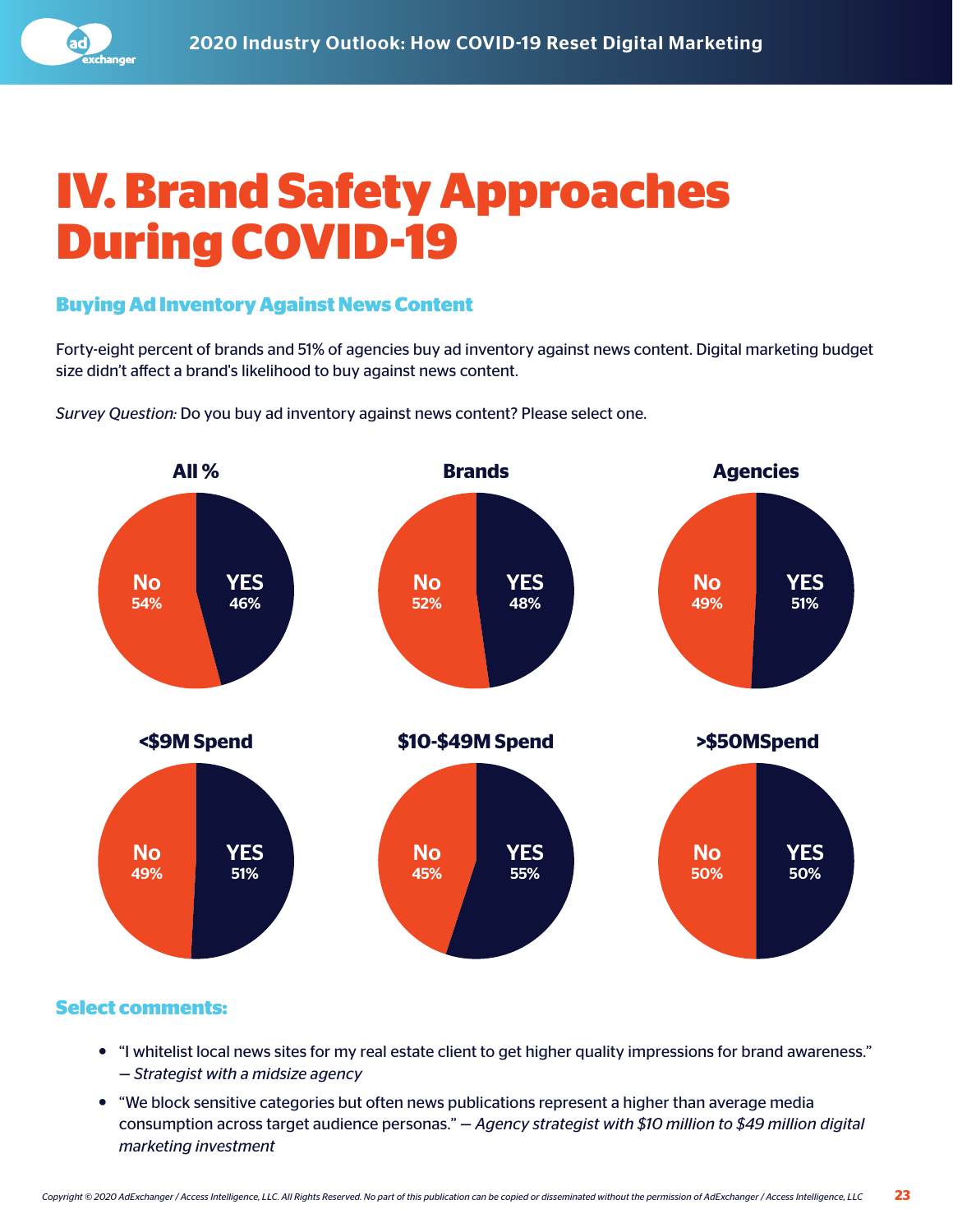

#### **Keyword Blocking Policy**

Nearly half (49%) of the respondents indicate their policy is to block based on coronavirus-related context. Ten percent have been blocking everything related to the pandemic, 12% avoid all news outright and 29% have no keyword blocking restrictions at all. The brands with the largest budgets were most likely to take a "block everything" approach, with 17% reporting that they blocked all coronavirus-related content, compared to a 10% average overall.

*Survey Question:* What is your keyword blocking policy for coronavirus-related content?

|                                                                          | <b>All %</b> | <b>Brands</b> | <b>Agencies</b> | $<$ \$9M<br><b>Spend</b> | \$10-\$49M<br><b>Spend</b> | <b>&gt;\$50M</b><br><b>Spend</b> |
|--------------------------------------------------------------------------|--------------|---------------|-----------------|--------------------------|----------------------------|----------------------------------|
| <b>Block everything</b>                                                  | 10%          | 14%           | 10%             | 11%                      | 0%                         | 17%                              |
| <b>No restrictions</b>                                                   | 29%          | 28%           | 27%             | 37%                      | 20%                        | 21%                              |
| <b>Blocking based on context</b>                                         | 49%          | 48%           | 55%             | 39%                      | 65%                        | 54%                              |
| Avoid all news, regardless of whether<br>it's related to the coronavirus | 12%          | 10%           | 8%              | 13%                      | 15%                        | 8%                               |

#### **Select additional comments:**

- "Avoid terms like death to block the darker news, but not 'coronavirus'." *Director with a small agency*
- "For our healthcare client, there is no avoiding corona content, but we do need to avoid conspiracy theories." — *C-level executive with midsize agency*
- "Our advertisers are leaning into the content to showcase their reputation during the pandemic (especially in higher education and provider healthcare)." — *VP with a mid-sized agency*
- "We did not block the terms coronavirus or COVID as it is the trending news right now. Instead, we blocked terms like fatal, fatality which doesn't relate to corona directly but can affect our brand safety or health hygiene if our ads gets populated over content covering these terms." — *Strategist with midsize agency*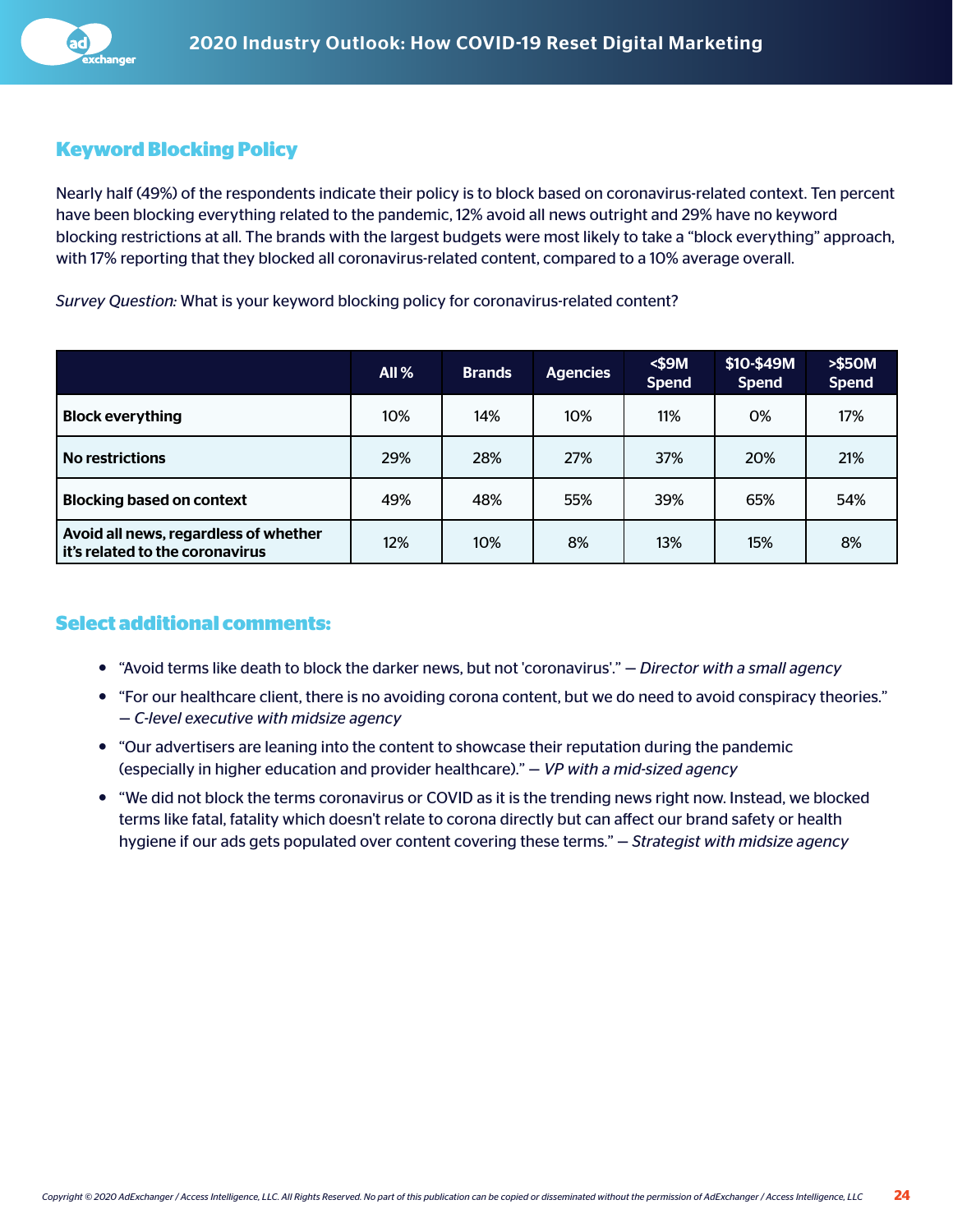<span id="page-24-0"></span>

### **V. Measurement Emerges As Area Of Focus During Pandemic**

#### **Brands Care About Creative Messaging, Measurement During Pandemic**

As brands focused on striking the right tone during an unprecedented time, messaging rose to the forefront. Creative messaging has been deemed essential during the pandemic by 79% of the respondents.

But brands also want to know how consumers feel about their new messaging — if it changes brand sentiment or increases purchasing, for example — so digital marketers also homed in on measurement and understanding customer data, which were both selected by 70% of the survey respondents.

Secondary projects, such as media supply-path optimization, are more likely to be undertaken by companies with the largest digital marketing budgets.

*Survey Question:* Which projects or functions do you consider to be essential during the pandemic? Please select all that apply.

|                                | All $%$ | <b>Brands</b> | <b>Agencies</b> | $<$ \$9M<br><b>Spend</b> | \$10-\$49M<br><b>Spend</b> | > \$50M<br><b>Spend</b> |
|--------------------------------|---------|---------------|-----------------|--------------------------|----------------------------|-------------------------|
| <b>Creative messaging</b>      | 79%     | 87%           | 79%             | 69%                      | 86%                        | 89%                     |
| <b>Measurement</b>             | 70%     | 73%           | 75%             | 76%                      | 55%                        | 74%                     |
| Understanding customer data    | 70%     | 77%           | 68%             | 69%                      | 68%                        | 74%                     |
| Media supply-path optimization | 36%     | 27%           | 38%             | 24%                      | 36%                        | 56%                     |
| <b>Identity</b>                | 32%     | 37%           | 30%             | 20%                      | 32%                        | 52%                     |

#### **Comments:**

- "Everyone is now watching the bottom line. If an ad doesn't move money, it isn't worth running." *C-level executive at a small agency*
- "Out of these, measurement is the most essential and everything else is not even close." *C-level executive at a small agency*
- "[We have] tighter budgets, so we want to make sure we can show results for our clients" *Manager with midsize agency*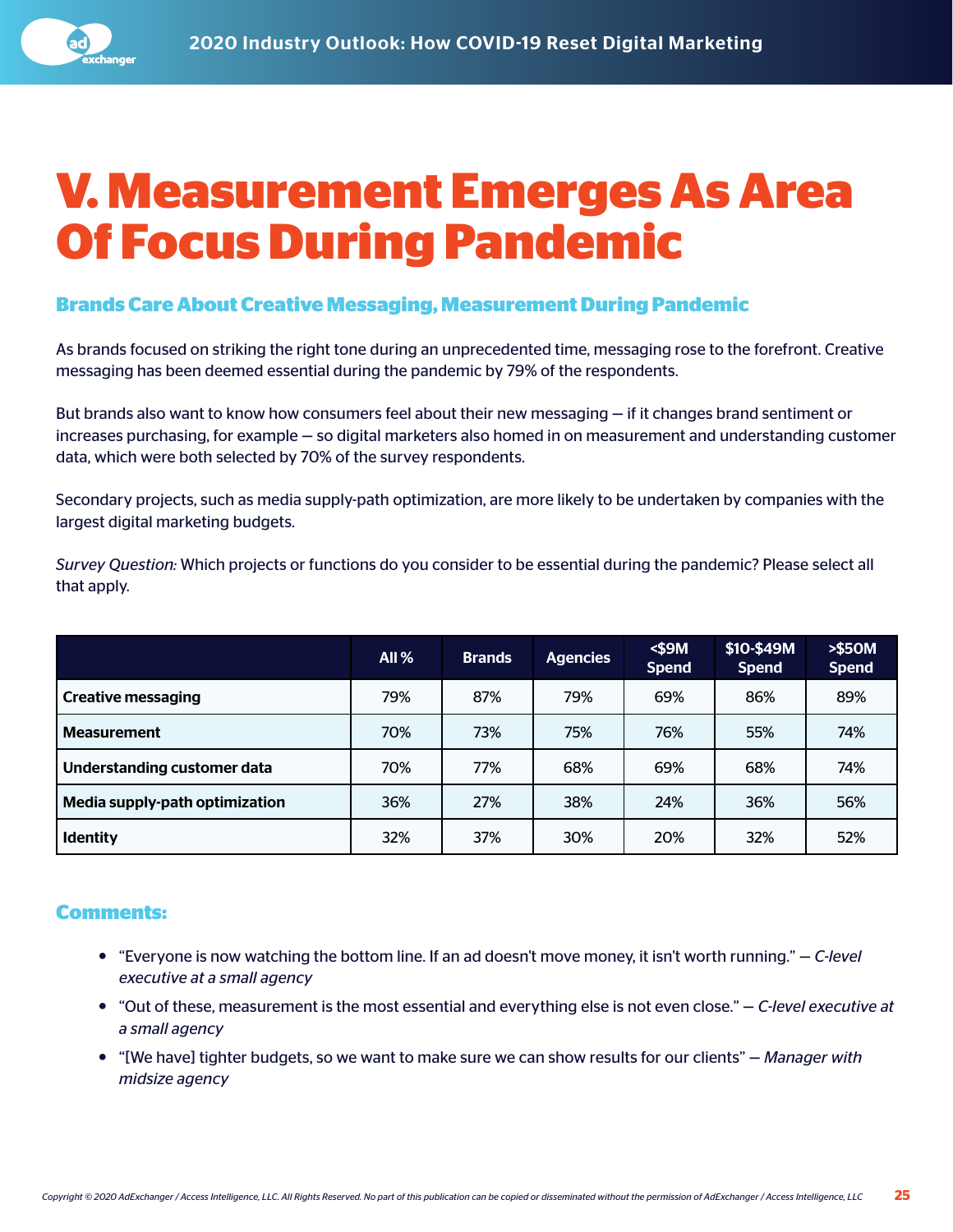#### **How the Pandemic Affected Measurement**

Only 9% of digital marketers stopped existing or planned measurement projects as a result of the pandemic. Another 21% changed an existing or planned measurement project. Most of the respondents have made no changes to their measurement projects.

Thirty-three percent say they are buying more measurable media, and another 28% are accelerating existing or planned measurement projects.

*Survey Question:* How is the pandemic affecting your views on measurement? Please select all that apply.

|                                                            | All $%$ | <b>Brands</b> | <b>Agencies</b> | $<$ \$9M<br><b>Spend</b> | \$10-\$49M<br><b>Spend</b> | > \$50M<br><b>Spend</b> |
|------------------------------------------------------------|---------|---------------|-----------------|--------------------------|----------------------------|-------------------------|
| Buying more measurable media                               | 33%     | 30%           | 34%             | 29%                      | 45%                        | 31%                     |
| Accelerating existing or planned<br>measurement projects   | 28%     | 20%           | 36%             | 27%                      | 27%                        | 31%                     |
| <b>Stopped existing or planned</b><br>measurement projects | 9%      | 10%           | 9%              | 8%                       | 14%                        | 8%                      |
| <b>Changed existing or planned</b><br>measurement projects | 21%     | 27%           | 13%             | 18%                      | 36%                        | 12%                     |
| No change                                                  | 29%     | 27%           | 32%             | 35%                      | 9%                         | 35%                     |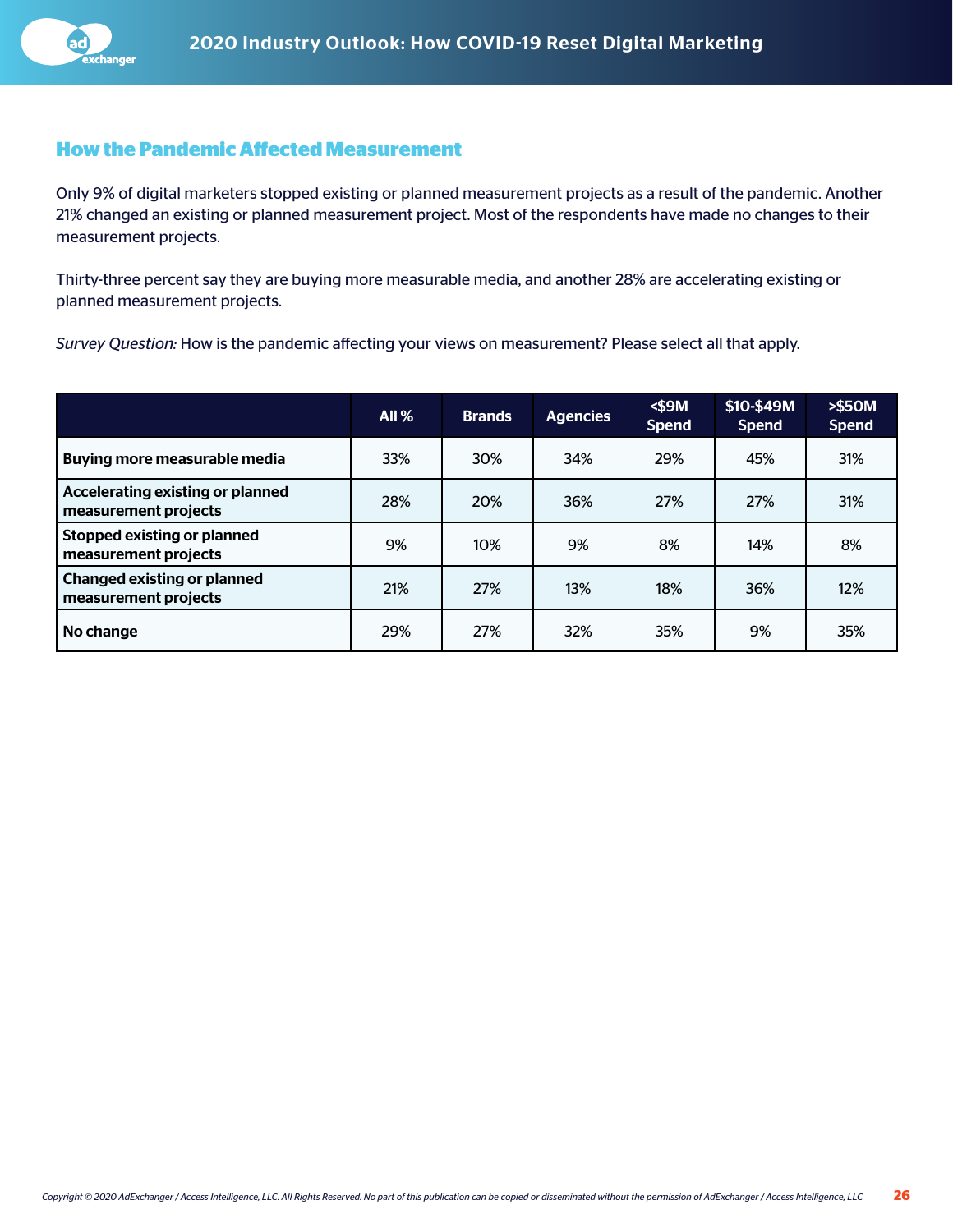<span id="page-26-0"></span>

### **VI. Growth Outlook**

#### **Agencies More Optimistic About Growth Than Brands**

Both brands and agencies are optimistic about their own companies' growth outlook for the rest of 2020, but agencies are more optimistic.

A total of 45% of agencies are very optimistic or optimistic about the second half growth outlook compared to 36% of brands. Forty percent of brands say they are somewhat optimistic vs. 28% of agencies.

*Survey Question:* How optimistic are you that your company's growth will resume in Q3 or Q4? Please select one.

|                                        | All $%$ | <b>Brands</b> | <b>Agencies</b> | $<$ \$9M<br><b>Spend</b> | \$10-\$49M<br><b>Spend</b> | <b>&gt;\$50M</b><br><b>Spend</b> |
|----------------------------------------|---------|---------------|-----------------|--------------------------|----------------------------|----------------------------------|
| Very optimistic                        | 19%     | 23%           | 16%             | 20%                      | 14%                        | 21%                              |
| <b>Optimistic</b>                      | 22%     | 13%           | 29%             | 30%                      | 27%                        | 4%                               |
| Somewhat optimistic                    | 32%     | 40%           | 28%             | 28%                      | 32%                        | 39%                              |
| Our company's growth is flat or rising | 8%      | 10%           | 9%              | 8%                       | 5%                         | 11%                              |
| Not at all optimistic                  | 14%     | 14%           | 18%             | 8%                       | 23%                        | 18%                              |
| Don't know                             | 5%      | 0%            | 2%              | 6%                       | 0%                         | 7%                               |

#### **Did the Pandemic Accelerate or Postpone Initiatives?**

Two-thirds of the respondents say the pandemic accelerated or postponed various digital marketing initiatives.

*Survey Question:* Has the pandemic accelerated or postponed any short-term or long-term initiatives?

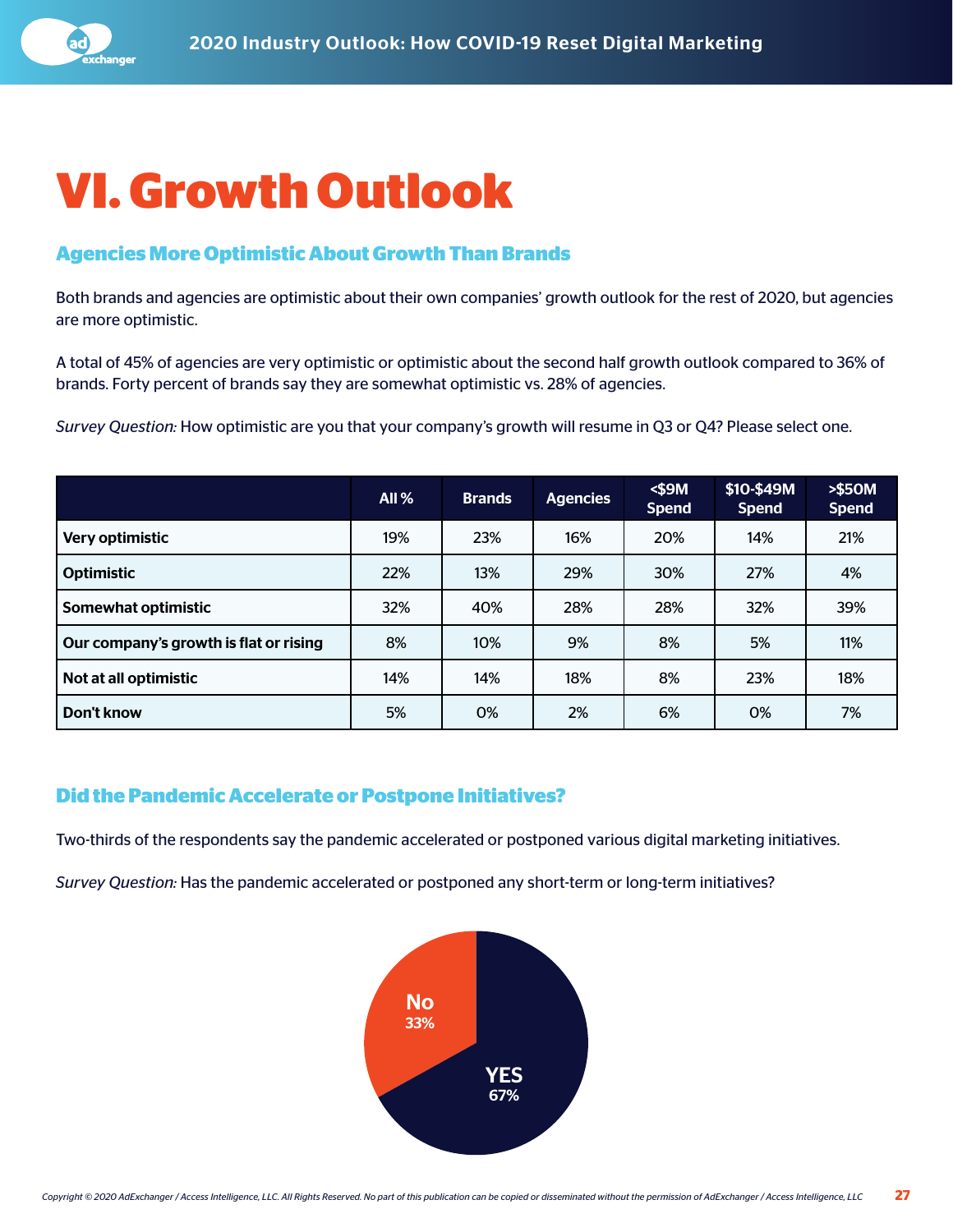

So what's changing for digital marketers?

#### **Switching to a performance mindset:**

- "Accelerated brand awareness campaigns, postponed event campaigns."  *Agency manager with a client between \$10 million — \$49 million in annual marketing spend.*
- "We've moved almost all budget to pay for performance channels to keep a guaranteed ROI." *C-level agency executive at a company with under \$100 million in revenue.*
- "It has forced us to postpone new brand-led strategies as well as any mid/top funnel activity that doesn't 'automatically' translate into revenue generation." — *Brand manager with \$10 to \$49 million digital marketing investment*

#### **Moving to new channels:**

- "Training staff on more addressable media has accelerated." *Agency VP managing more than \$100 million in annual marketing spend*
- "Shifting almost all of our print ads into digital and emarketing platforms." *C-level executive with a brand with over \$100 million revenue*
- "Accelerated CTV adoption." *Director with midsize agency*

**Messaging around value:** "Accelerate any projects that can bring a financial value to customers (unique promo code, credit account, partner with loan suppliers)." — *Director at a brand with more than \$100 million in annual revenue*

**Reorganization:** "For my agency there were talks to merge some teams for about a few years now, but it was never done until COVID, where costs are stringent and teams are merging in the next couple of weeks instead." — *Strategist with large agency*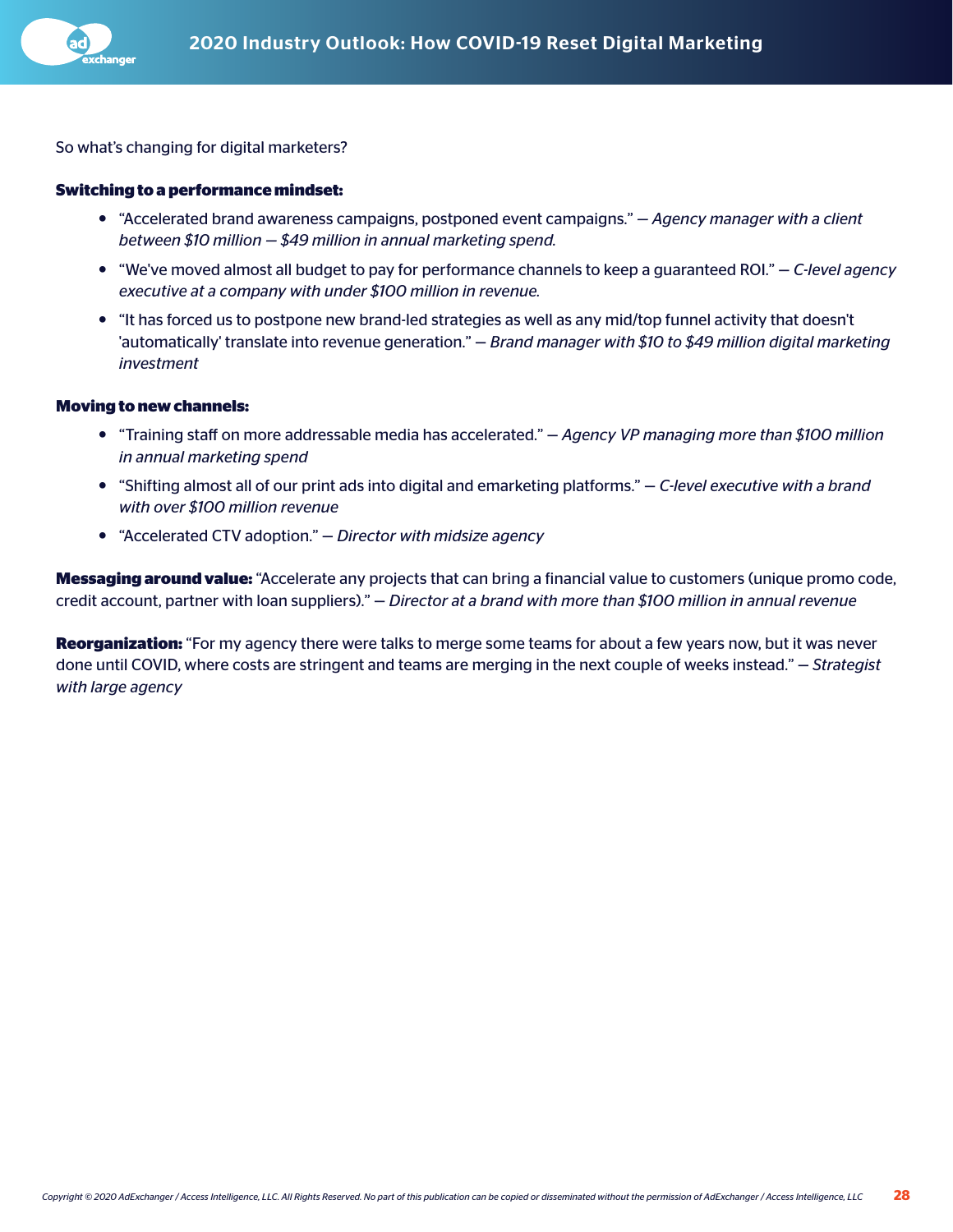<span id="page-28-0"></span>

### **Conclusion: Digital Marketing's Future Depends On Finding Privacy-Focused Alternatives To The Third-Party Cookie**

Digital marketing needs to find a new beginning after the end of the third-party cookie.

Although the pandemic has rocked the ad industry, the most pressing concern impacting its future isn't the aftershocks of COVID-19 — it's the end of the third-party cookie.

An overwhelming majority — 81% overall and 96% of companies with more than \$50 million in digital marketing investments — cited the cookie's impending demise as the most important digital marketing issue over the next two years.

Slightly more than half (55%) of digital marketers cite consumer data privacy as a key issue, driven, in large part, by negative consumer sentiment related to third-party tracking.

Only 51% of respondents consider COVID-19 to be the biggest unknown that'll rock the industry between now and 2022. Also top of mind for marketers in the near term: identity (35%); what will happen to linear ad budgets as they continue moving to CTV (33%); and, as ever, the dominance of the walled gardens (32%). Agencies were slightly more concerned than brands about these three trends.

#### **Most Important Digital Marketing Trends and Issues Expected Over the Next Two Years**

*Survey Question:* What are the most important trends and issues you see impacting the digital marketing industry over the next one to two years? Select the top three.

|                                                           | <b>All %</b> | <b>Brands</b> | <b>Agencies</b> | $<$ \$9M<br><b>Spend</b> | \$10-\$49M<br><b>Spend</b> | <b>&gt;\$50M</b><br><b>Spend</b> |
|-----------------------------------------------------------|--------------|---------------|-----------------|--------------------------|----------------------------|----------------------------------|
| End of the third-party cookie                             | 81%          | 79%           | 88%             | 70%                      | 90%                        | 96%                              |
| Consumer privacy / regulation,<br>including CCPA and GDPR | 55%          | 59%           | 52%             | 54%                      | 57%                        | 54%                              |
| <b>COVID-19</b>                                           | 51%          | 59%           | 48%             | 54%                      | 43%                        | 50%                              |
| <b>Identity</b>                                           | 35%          | 28%           | 40%             | 35%                      | 38%                        | 33%                              |
| Linear budgets moving to CTV                              | 33%          | 28%           | 38%             | 33%                      | 33%                        | 33%                              |
| <b>Walled gardens</b>                                     | 32%          | 28%           | 33%             | 26%                      | 48%                        | 29%                              |
| <b>Other</b>                                              | 5%           | 0%            | 4%              | 7%                       | 5%                         | 4%                               |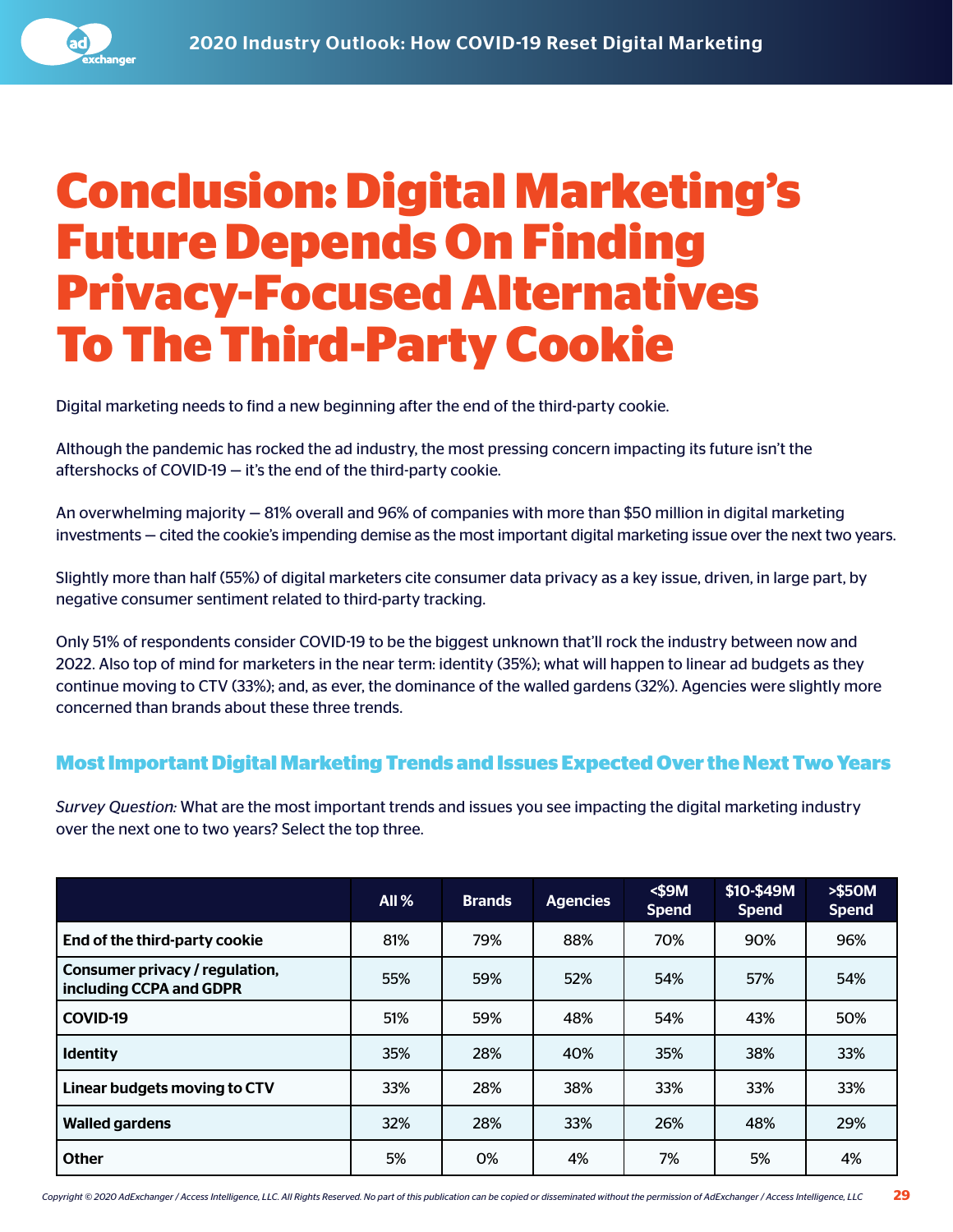

#### **Growth Ahead**

The digital marketers responding to the survey indicated, for the most part, that the worst has passed. Some have been relatively untouched economically. Eighty-one percent of digital marketers say they are either optimistic that their company's growth will resume in the second half of 2020, or that their growth has been either flat or rising during the pandemic. Other findings in the survey also speak to a positive growth outlook and optimism about the industry.

And why not be cautiously optimistic? Consumers have been voracious in their consumption during the pandemic, everything from media content to information on products and brands. This increase in engagement is only accelerating the shift to ecommerce, a trend that's been in the works for years. There's a sense of no-going-back-now in the air as consumers embrace new habits that seem more than likely to stick around long after stay-at-home orders have been lifted.

The post-outbreak recovery period — and how the ad industry responds to new trends and consumer needs — will shape the advertising ecosystem well into this new decade.

But the system shock of COVID-19 will normalize. And, as it does, major industry changes continue to wait not so patiently in the wings. The end of third-party cookies and consumer privacy regulations, including CCPA and GDPR, promise to rock the digital ad industry to its core over the next two years.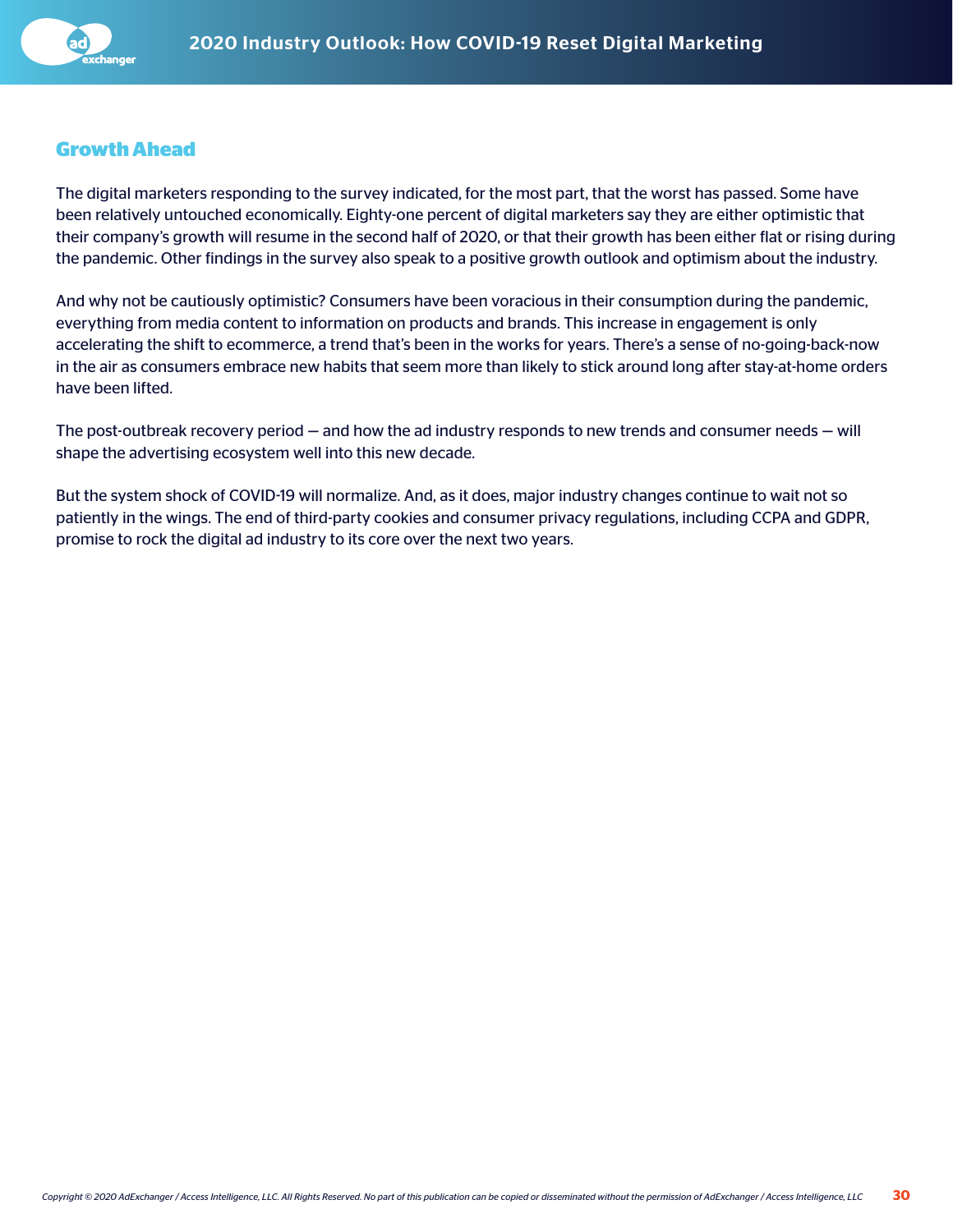<span id="page-30-0"></span>

### **Methodology and About the Respondents**

In late May and early June 2020, AdExchanger conducted a survey of a wide cross section of leading companies with digital marketing investments throughout the industry. The survey received 164 responses. The respondents are primarily digital marketing executives and managers with brands and agencies. Demand-side technology platforms were also surveyed. Half of the respondents work for companies that have digital marketing budgets greater than \$10 million. Forty-eight percent work for companies that have more than \$100 million in annual revenue.

#### **Company Type**

*Survey Question:* Which of the following best describes your company? Please select one.

|                                 | <b>All %</b> | <b>Brands</b> | <b>Agencies</b> | $<$ \$9M<br><b>Spend</b> | \$10-\$49M<br><b>Spend</b> | <b>&gt;\$50M</b><br><b>Spend</b> |
|---------------------------------|--------------|---------------|-----------------|--------------------------|----------------------------|----------------------------------|
| <b>Brand</b>                    | 27%          | 100%          | 0%              | 28%                      | 29%                        | 28%                              |
| <b>Agency</b>                   | 60%          | 0%            | 100%            | 57%                      | 65%                        | 65%                              |
| Demand-side technology platform | 4%           | 0%            | 0%              | 3%                       | 0%                         | 5%                               |
| <b>Other</b>                    | 9%           | 0%            | 0%              | 13%                      | 6%                         | 2%                               |

#### **Digital Marketing Investment**

*Survey Question:* How large was your company's digital marketing investment in 2019? Please select one.

|                       | All $%$ | <b>Brands</b> | Agencies | $<$ \$9M<br><b>Spend</b> | \$10-\$49M<br><b>Spend</b> | <b>&gt;\$50M</b><br><b>Spend</b> |
|-----------------------|---------|---------------|----------|--------------------------|----------------------------|----------------------------------|
| Less than \$1 million | 26%     | 31%           | 24%      | 53%                      | 0%                         | 0%                               |
| \$1 to \$9 million    | 24%     | 19%           | 23%      | 47%                      | 0%                         | 0%                               |
| \$10 to \$49 million  | 23%     | 24%           | 24%      | 0%                       | 100%                       | 0%                               |
| \$50 to \$100 million | 9%      | 7%            | 10%      | 0%                       | 0%                         | 32%                              |
| \$100 million and up  | 18%     | 19%           | 19%      | 0%                       | 0%                         | 68%                              |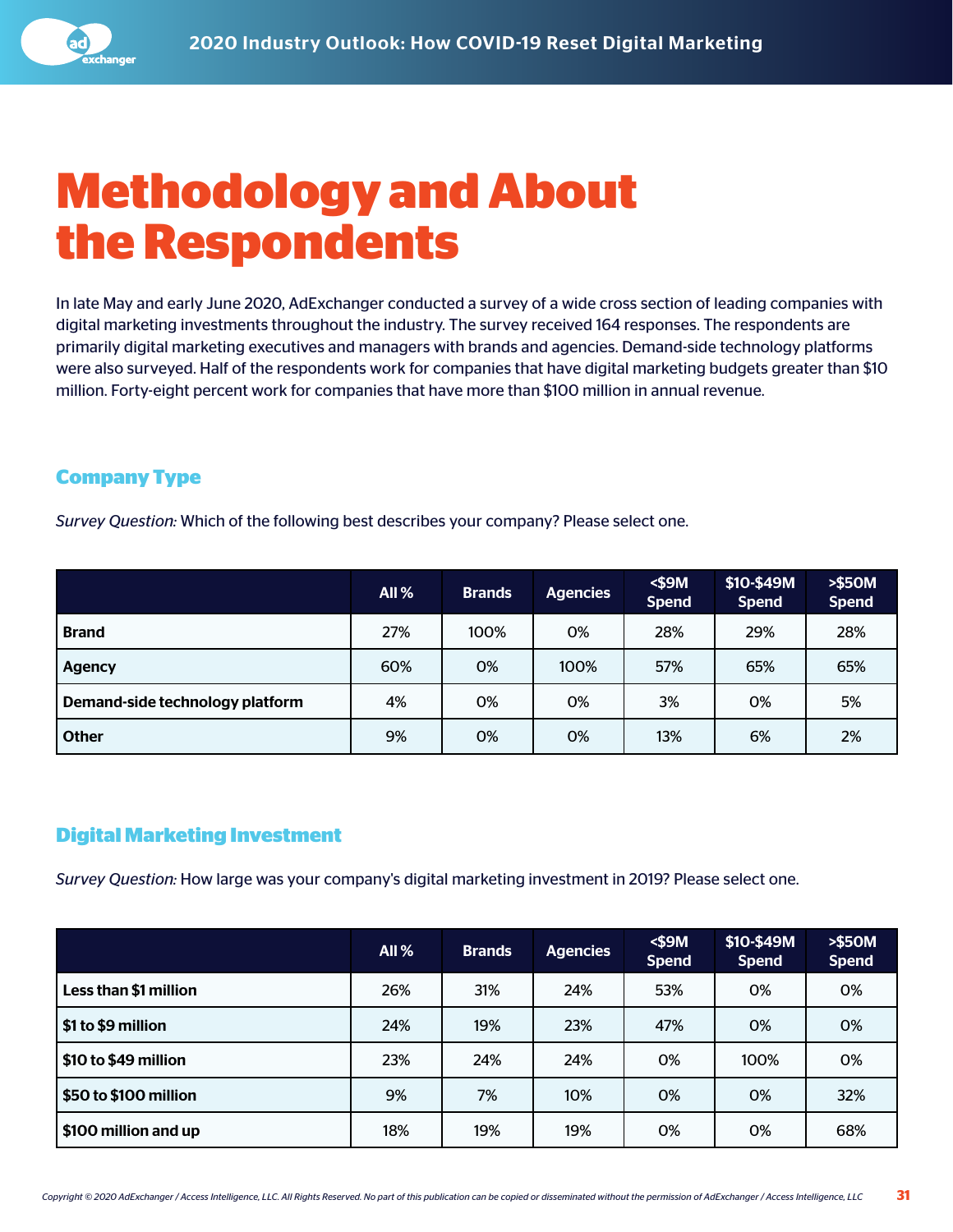

#### **Vertical Market Segments**

*Survey Question:* What industry vertical(s) do you work in? Check all that apply.

|                                   | All% | <b>Brands</b> | <b>Agencies</b> | $<$ \$9M<br><b>Spend</b> | \$10-\$49M<br><b>Spend</b> | > \$50M<br><b>Spend</b> |
|-----------------------------------|------|---------------|-----------------|--------------------------|----------------------------|-------------------------|
| B <sub>2</sub> B                  | 36%  | 20%           | 43%             | 34%                      | 41%                        | 32%                     |
| <b>Retail/commerce</b>            | 35%  | 10%           | 44%             | 25%                      | 41%                        | 46%                     |
| <b>CPG</b>                        | 34%  | 15%           | 43%             | 22%                      | 45%                        | 43%                     |
| <b>Financial services</b>         | 34%  | 19%           | 41%             | 31%                      | 28%                        | 43%                     |
| <b>Online commerce</b>            | 34%  | 15%           | 42%             | 34%                      | 28%                        | 35%                     |
| <b>Travel/tourism</b>             | 32%  | 15%           | 38%             | 27%                      | 34%                        | 38%                     |
| <b>Pharma and healthcare</b>      | 28%  | 10%           | 37%             | 24%                      | 31%                        | 32%                     |
| Auto                              | 25%  | 5%            | 32%             | 22%                      | 10%                        | 38%                     |
| <b>Media</b>                      | 25%  | 3%            | 30%             | 22%                      | 28%                        | 27%                     |
| <b>Consumer technology</b>        | 24%  | 8%            | 29%             | 21%                      | 14%                        | 35%                     |
| <b>Insurance</b>                  | 23%  | 10%           | 25%             | 19%                      | 28%                        | 24%                     |
| <b>Restaurants</b>                | 17%  | 8%            | 22%             | 16%                      | 17%                        | 19%                     |
| <b>Telecoms</b>                   | 16%  | 3%            | 19%             | 10%                      | 10%                        | 30%                     |
| <b>Government &amp; education</b> | 16%  | 5%            | 18%             | 22%                      | 10%                        | 5%                      |
| <b>Real estate</b>                | 13%  | 3%            | 16%             | 18%                      | 10%                        | 5%                      |
| Gaming                            | 9%   | 0%            | 9%              | 4%                       | 10%                        | 14%                     |
| <b>Politics</b>                   | 6%   | 3%            | 8%              | 7%                       | 3%                         | 5%                      |
| <b>Other</b>                      | 13%  | 8%            | 15%             | 13%                      | 21%                        | 8%                      |